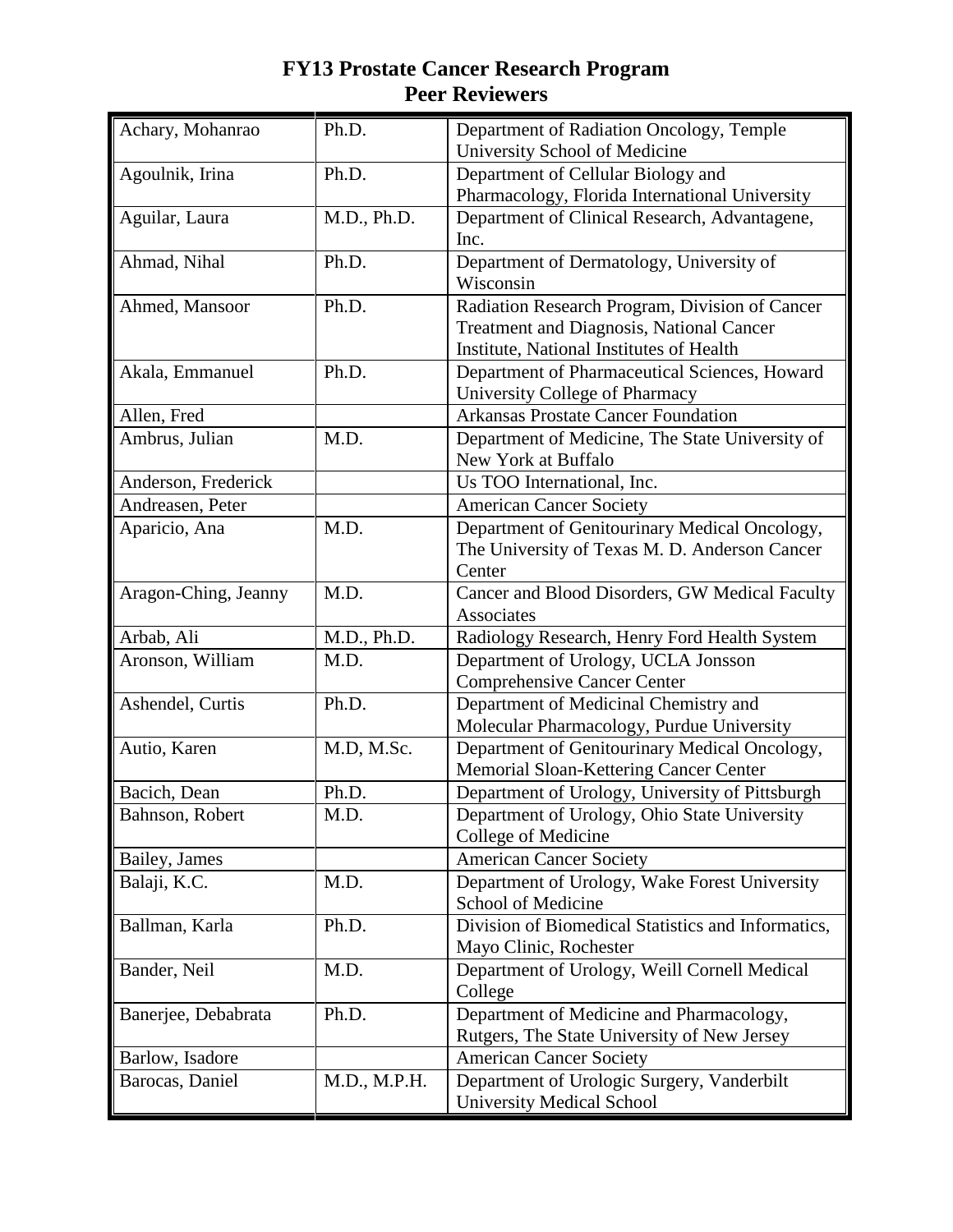| Baron, Veronique | Ph.D.       | Vaccine Research Institute of San Diego                                              |
|------------------|-------------|--------------------------------------------------------------------------------------|
| Barton, Beverly  | Ph.D.       | Department of Surgery, Division of Urology,                                          |
|                  |             | Rutgers University New Jersey Medical School                                         |
| Barton, James    |             | Us TOO International, Inc., Prostate Cancer                                          |
|                  |             | <b>Education and Support Network</b>                                                 |
| Basu, Hirak      | Ph.D.       | Department of Clinical Oncology, Colby                                               |
|                  |             | Pharmaceutical Company, University of                                                |
|                  |             | Wisconsin, Madison                                                                   |
| Batra, Surinder  | Ph.D.       | Department of Biochemistry and Molecular                                             |
|                  |             | Biology, University of Nebraska Medical Center                                       |
| Becker, Craig    |             | Us TOO International, Inc.                                                           |
| Beer, Tomasz     | M.D., FACP  | Division of Hematology and Medical Oncology,                                         |
|                  |             | Oregon Health and Science University                                                 |
| Bellinger, Lewis |             | Us TOO International, Inc.                                                           |
| Benny, Paul      | Ph.D.       | Department of Chemistry, Washington State                                            |
|                  |             | University                                                                           |
| Berman, David    | M.D., Ph.D. | Department of Pathology and Molecular Medicine,                                      |
|                  |             | Queen's University                                                                   |
| Bhat, Mohammad   | Ph.D.       | Department of Molecular Chemoprevention and                                          |
| Saleem           |             | Therapeutics, University of Minnesota, Hormel                                        |
|                  |             | Institute                                                                            |
| Bhowmick, Neil   | Ph.D.       | Department of Medicine, Cedars-Sinai Medical                                         |
|                  |             | Center                                                                               |
| Birge, Raymond   | Ph.D.       | Department of Biochemistry and Molecular                                             |
|                  |             | Biology, University of Medicine and Dentistry of                                     |
|                  |             | New Jersey                                                                           |
| Bismar, Tarek    | M.D.        | Department of Pathology and Laboratory                                               |
|                  |             | Medicine, University of Calgary                                                      |
| Bisoffi, Marco   | Ph.D.       | Department of Biochemistry and Molecular                                             |
|                  |             | Biology, Chapman University                                                          |
| Blelloch, Robert | M.D., Ph.D. | Department of Urology, University of California,                                     |
|                  |             | San Francisco                                                                        |
| Booher, Brian    |             | Ann's Place, The Home of I CAN                                                       |
| Boothman, David  | Ph.D.       | Simmons Comprehensive Cancer Center, The                                             |
|                  |             | University of Texas Southwestern Medical Center                                      |
| Brooks, Ari      | M.D.        | Department of Surgery, Drexel University College                                     |
|                  |             | of Medicine                                                                          |
| Brown, Terry     | Ph.D.       | Department of Biochemistry and Molecular                                             |
|                  |             | Biology, Johns Hopkins Bloomberg School of<br><b>Public Health</b>                   |
|                  | Ph.D.       | <b>Vancouver Prostate Centre</b>                                                     |
| Buttyan, Ralph   | Ph.D.       |                                                                                      |
| Campbell, Moray  |             | Department of Pharmacology and Therapeutics,<br><b>Roswell Park Cancer Institute</b> |
| Cannon, Martin   | Ph.D.       | Department of Microbiology and Immunology,                                           |
|                  |             | University of Arkansas for Medical Sciences                                          |
|                  |             |                                                                                      |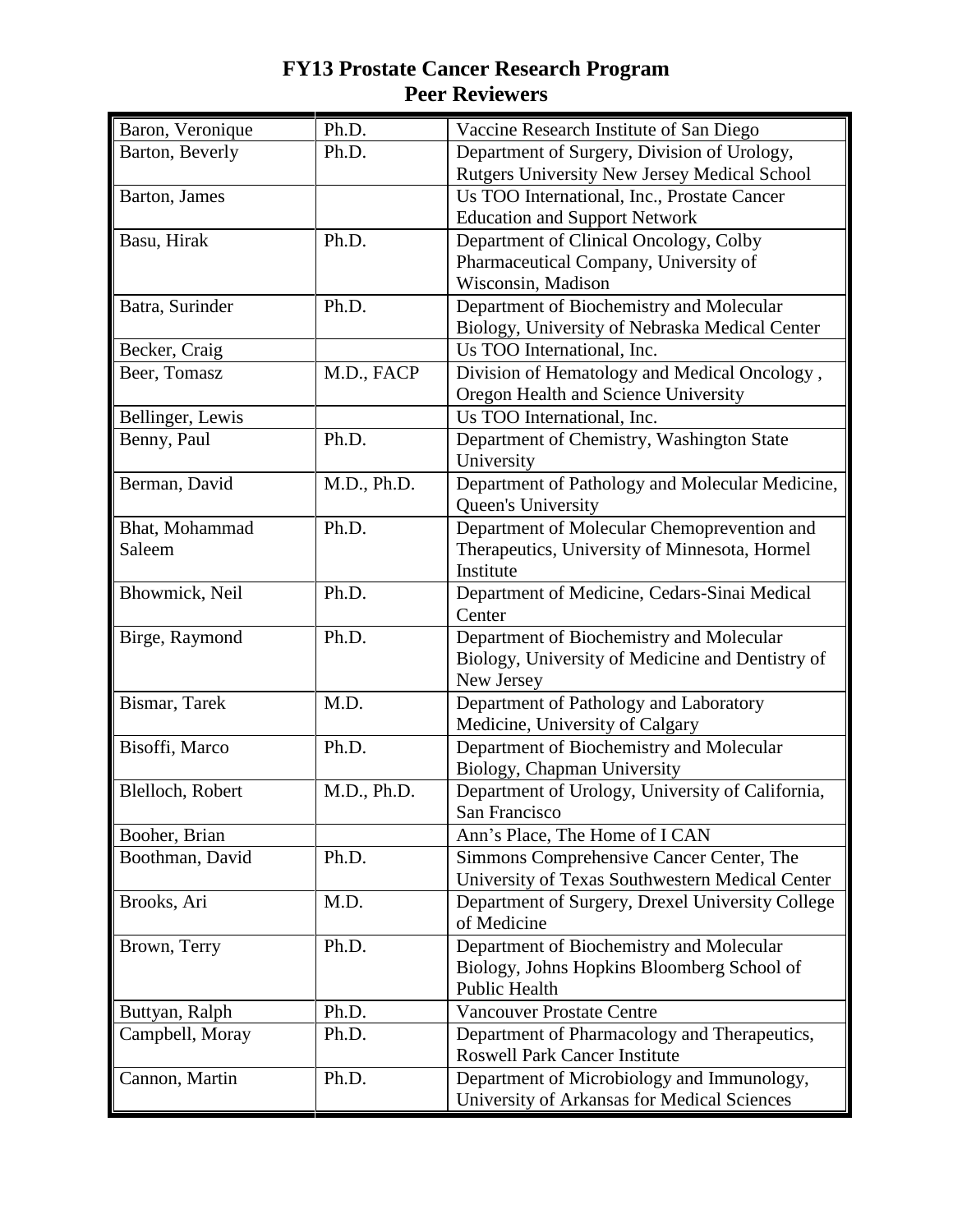| Cao, Jian           | M.D.         | Department of Medicine, Stony Brook University                                                                                     |
|---------------------|--------------|------------------------------------------------------------------------------------------------------------------------------------|
| Carey, Robert       |              | Georgia Prostate Cancer Coalition                                                                                                  |
| Casey, Timothy      |              | Longwood Medical Area Prostate Cancer Support<br>Group                                                                             |
| Casiano, Carlos     | Ph.D.        | Center for Health Disparities and Molecular<br>Medicine, Loma Linda University School of<br>Medicine                               |
| Cassidy, Pamela     | Ph.D.        | Department of Medicinal Chemistry, University of<br>Utah                                                                           |
| Chadee, Deborah     | Ph.D.        | Department of Biological Sciences, University of<br>Toledo                                                                         |
| Chai, Karl          | Ph.D.        | Department of Molecular Biology and<br>Microbiology, University of Central Florida<br><b>Burnett School of Biomedical Sciences</b> |
| Chakrabarti, Ratna  | Ph.D.        | Burnett School of Biomedical Sciences, University<br>of Central Florida College of Medicine                                        |
| Chatta, Gurkamal    | M.D.         | Department of Medicine, Division of<br>Hematology/Oncology, Virginia Mason Medical<br>Center                                       |
| Chatterjee, Bandana | Ph.D.        | Department of Molecular Medicine, The<br>University of Texas Health Science Center at San<br>Antonio                               |
| Chatterton, Robert  | Ph.D.        | Department of Obstetrics and Gynecology,<br>Northwestern University Feinberg School of<br>Medicine                                 |
| Chaudhary, Jaideep  | Ph.D.        | Center for Cancer Research and Therapeutic<br>Development, Clark Atlanta University                                                |
| Chen, Chin-Tu       | Ph.D.        | Department of Radiology, University of Chicago                                                                                     |
| Chen, Lili          | Ph.D.        | Department of Radiation Oncology, Fox Chase<br><b>Cancer Center</b>                                                                |
| Chen, Ronald        | M.D., M.P.H. | Department of Radiation Oncology, University of<br>North Carolina at Chapel Hill                                                   |
| Chen, Songhai       | M.D., Ph.D.  | Department of Pharmacology, University of Iowa<br>Carver College of Medicine                                                       |
| Chen, Xinbin        | Ph.D.        | Department of Surgical and Radiological Sciences,<br>University of California, Davis                                               |
| Chen, Yong          | Ph.D.        | Department of Cancer Biology, Wake Forest<br>University                                                                            |
| Chen, Zhenbang      | Ph.D.        | Department of Biochemistry and Cancer Biology,<br><b>Meharry Medical College</b>                                                   |
| Cheng, Kun          | Ph.D.        | Division of Pharmaceutical Sciences, University of<br>Missouri, Kansas City, School of Pharmacy                                    |
| Cheng, Liang        | M.D.         | Departments of Pathology, Laboratory Medicine,<br>and Urology, Indiana University                                                  |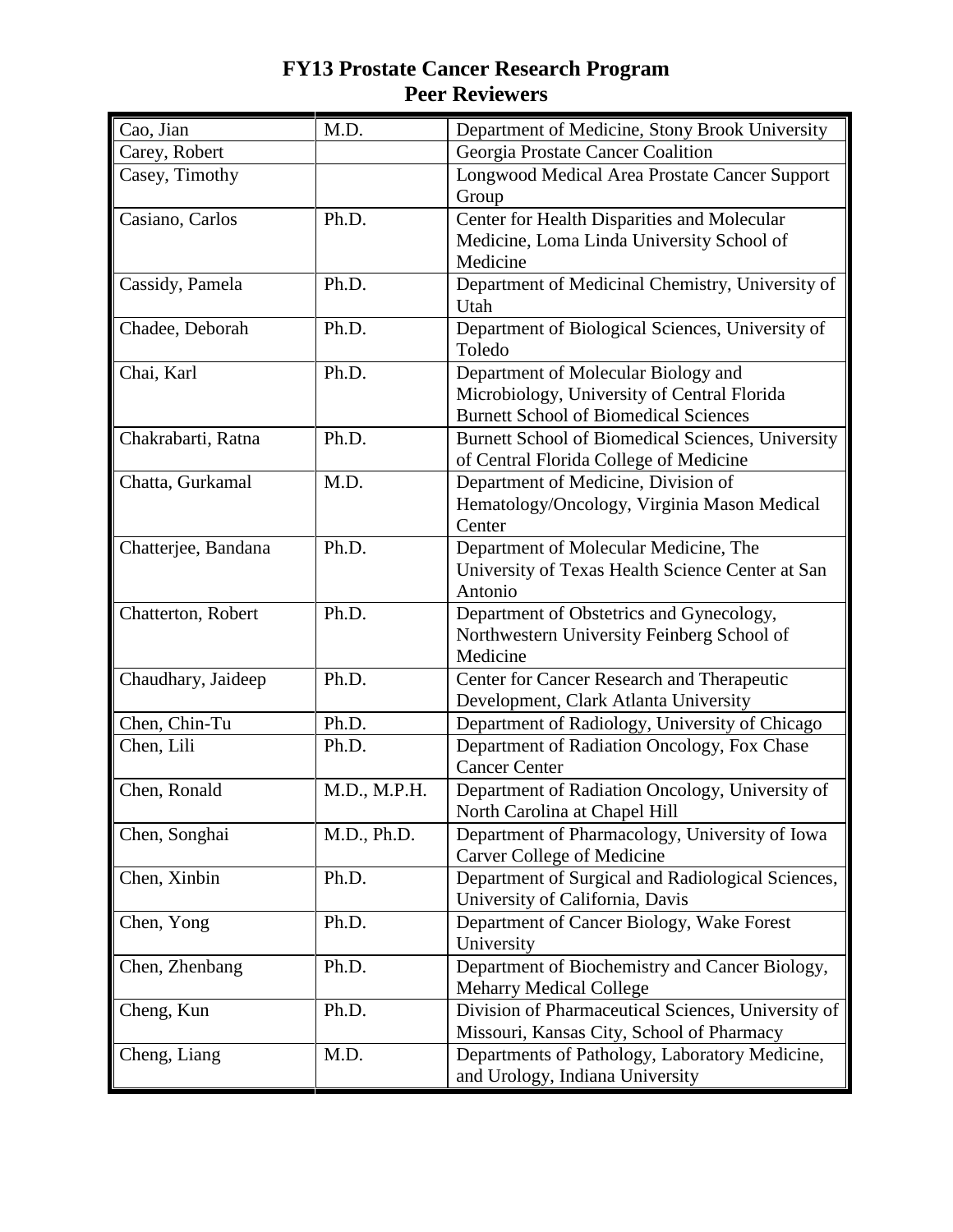| Chia, David                  | Ph.D.                        | Department of Pathology and Laboratory<br>Medicine, University of California, Los Angeles                                    |
|------------------------------|------------------------------|------------------------------------------------------------------------------------------------------------------------------|
| Chinni, Sreenivasa           | Ph.D.                        | Departments of Urology and Pathology, Wayne<br><b>State University School of Medicine</b>                                    |
| Cinar, Bekir                 | Ph.D.                        | Department of Medicine, Cedars-Sinai Medical<br>Center                                                                       |
| Citrin, Deborah              | M.D.                         | Center for Cancer Research, Radiation Oncology<br>Branch, National Cancer Institute, National<br><b>Institutes of Health</b> |
| Clarke Tasker, Veronica      | Ph.D., M.B.A.,<br>M.P.H., RN | College of Nursing and Allied Health Sciences,<br>Division of Nursing, Howard University                                     |
| Cohen, Stanley               | M.D.                         | Center for Biophysical Pathology, Rutgers<br>University New Jersey Medical School                                            |
| Collins, Peter               |                              | Walter Reed Army Medical Center, Center for<br><b>Prostate Disease Research</b>                                              |
| Conklin, Douglas             | Ph.D.                        | Department of Biomedical Sciences, The State<br>University of New York at Albany                                             |
| Cooperberg, Matthew          | M.D., M.P.H.                 | Department of Urology, University of California,<br>San Francisco, School of Medicine                                        |
| Corey, Eva                   | Ph.D.                        | Department of Urology, University of Washington<br>School of Medicine                                                        |
| Creighton, Chad              | Ph.D.                        | Dan L. Duncan Cancer Center, Baylor College of<br>Medicine                                                                   |
| Crispino, Anthony<br>William |                              | Us TOO International, Inc.                                                                                                   |
| Cummings, Brian              | Ph.D.                        | Department of Pharmaceutical and Biomedical<br>Sciences, University of Georgia                                               |
| Cutter, John                 |                              | Georgia Prostate Cancer Coalition                                                                                            |
| Czarnota, Gregory            | M.D., Ph.D.                  | Department of Radiation Oncology, Sunnybrook<br><b>Health Science Centre</b>                                                 |
| Dacso, Clifford              | M.D.                         | Departments of Molecular and Cell Biology and<br>Medicine, Baylor College of Medicine                                        |
| Dahiya, Rajvir               | Ph.D.                        | Department of Urology, University of California,<br>San Francisco, School of Medicine                                        |
| Damodaran, Chendil           | Ph.D.                        | Department of Biomedical Sciences, Texas Tech<br><b>University Health Sciences Center</b>                                    |
| Daoud, Sayed                 | Ph.D.                        | Department of Pharmaceutical Sciences,<br><b>Washington State University College of Pharmacy</b>                             |
| Datta, Milton                | M.D.                         | Department of Pathology and Laboratory<br>Medicine, University of Minnesota                                                  |
| Davis, Thomas                |                              | People Living Through Cancer                                                                                                 |
| Day, Mark                    | Ph.D.                        | Department of Urology, University of Michigan                                                                                |
| Deans, Jerry                 |                              | Us TOO International, Inc.                                                                                                   |
| Dehm, Scott                  | Ph.D.                        | Department of Laboratory Medicine and<br>Pathology, University of Minnesota                                                  |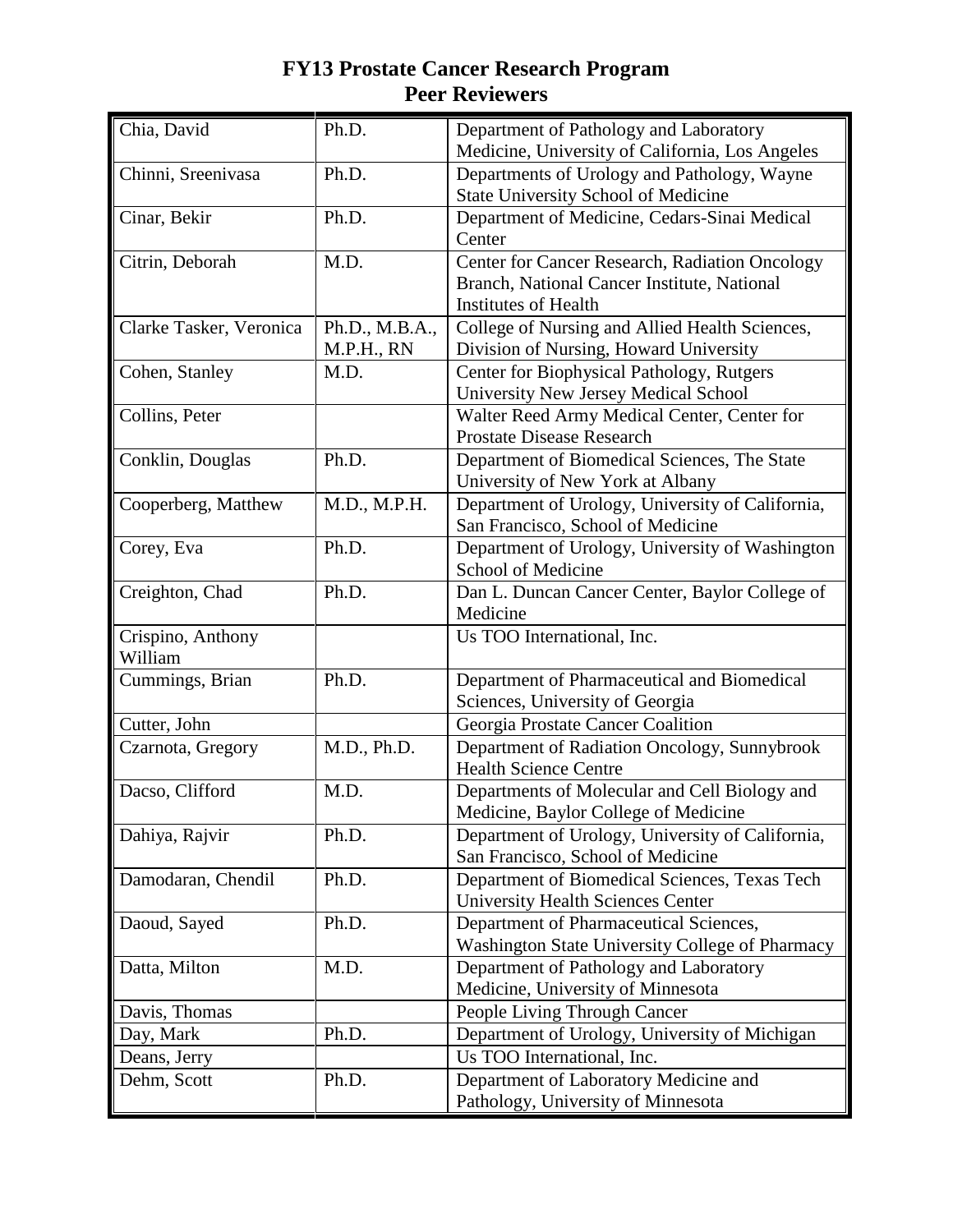| Denmeade, Samuel    | M.D.        | Department of Oncology, Johns Hopkins<br>University School of Medicine                                                    |
|---------------------|-------------|---------------------------------------------------------------------------------------------------------------------------|
| Di Vizio, Dolores   | M.D., Ph.D. | Department of Surgery, Cedars-Sinai Medical<br>Center                                                                     |
| Diaz-Meco, Maria    | Ph.D.       | Tumor Microenvironment Program, Sanford-<br><b>Burnham Medical Research Institute</b>                                     |
| Diefenbach, Michael | Ph.D.       | Departments of Urology and Oncological<br>Sciences, Mount Sinai School of Medicine                                        |
| Dilling, Roger      |             | Us TOO International, Inc., Golden Corner, SC                                                                             |
| Djeu, Julie         | Ph.D.       | Department of Immunology, H. Lee Moffitt<br><b>Cancer Center and Research Institute</b>                                   |
| Doll, Jennifer      | Ph.D.       | Department of Health Sciences, University of<br>Wisconsin, Milwaukee                                                      |
| Dong, Yan           | Ph.D.       | Department of Structural and Cellular Biology,<br>Tulane University School of Medicine                                    |
| Dong, Zhongyun      | M.D., Ph.D. | Department of Internal Medicine-<br>Hematology/Oncology, University of Cincinnati                                         |
| Drake, Richard      | Ph.D.       | Department of Cell and Molecular Pharmacology,<br>Medical University of South Carolina                                    |
| Dubey, Purnima      | Ph.D.       | Department of Pathology, Wake Forest University<br>School of Medicine                                                     |
| Dudley, Andrew      | Ph.D.       | Department of Cell and Molecular Physiology,<br>University of North Carolina at Chapel Hill                               |
| Eickhoff, Jens      | Ph.D.       | Department of Biostatistics and Medical<br>Informatics, University of Wisconsin, Madison,<br><b>Carbone Cancer Center</b> |
| El-Ashry, Dorraya   | Ph.D.       | Department of Internal Medicine, Division of<br>Hematology/Oncology, University of Miami<br>Miller School of Medicine     |
| Elzey, Bennett      | Ph.D.       | Department of Comparative Pathobiology, Purdue<br>University                                                              |
| Exner, Agata        | Ph.D.       | Department of Radiology, Case Center for<br>Imaging Research, Case Western Reserve<br>University                          |
| Fang, Bingliang     | M.D.        | Department of Thoracic and Cardiovascular<br>Surgery, The University of Texas M. D. Anderson<br><b>Cancer Center</b>      |
| Farah, Ibrahim      | Ph.D.       | Department of Biology, Jackson State University                                                                           |
| Fatatis, Alessandro | M.D., Ph.D. | Department of Pharmacology and Physiology,<br>Drexel University College of Medicine                                       |
| Fay, Benjamin       |             | <b>First State Prostate Cancer Support Group</b>                                                                          |
| Fei, Baowei         | Ph.D.       | Department of Radiology and Imaging Sciences,<br>Emory University School of Medicine                                      |
| Figueiredo, Marxa   | Ph.D.       | Department of Pharmacology and Toxicology, The<br>University of Texas Medical Branch                                      |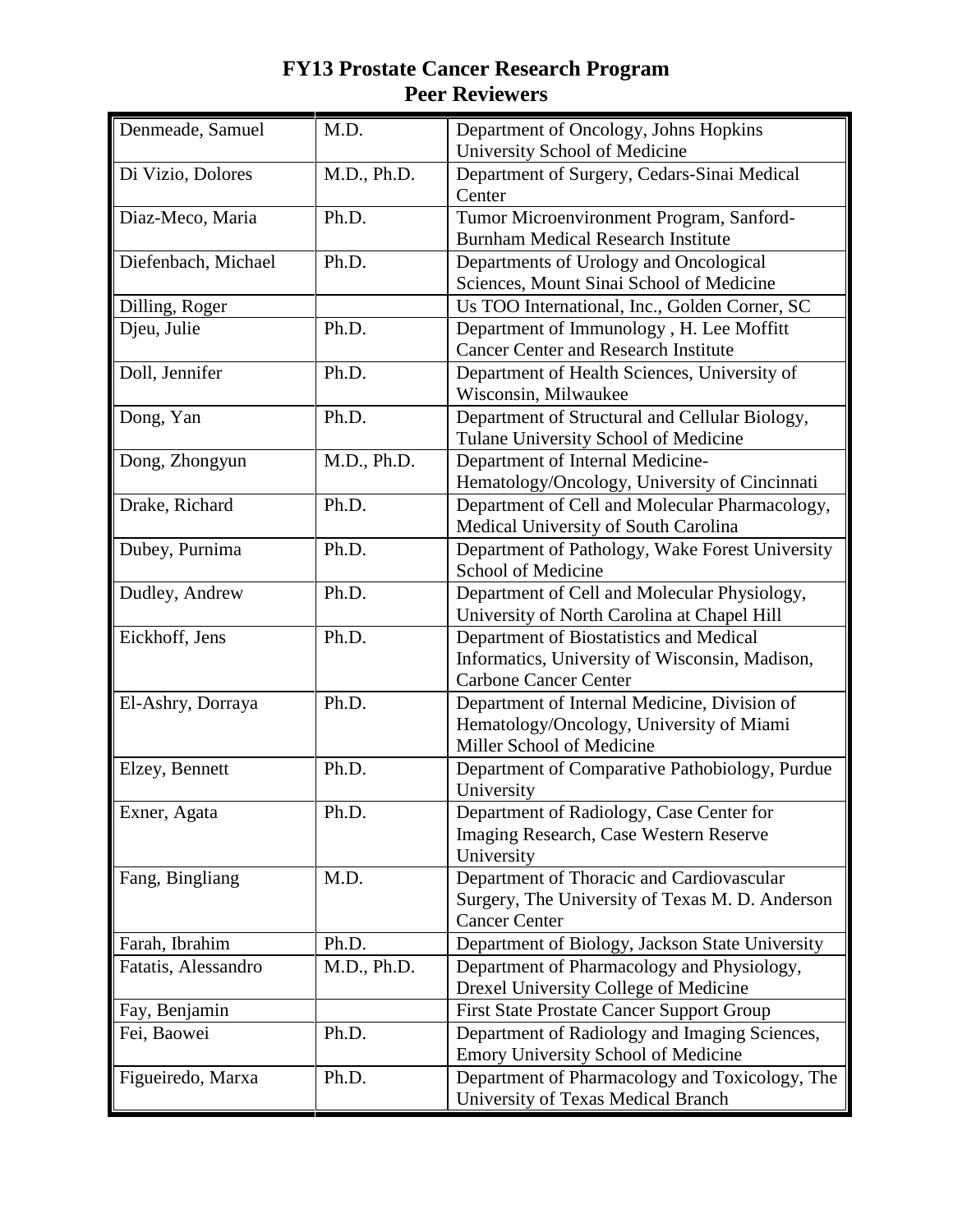| Fournier, Pierrick           | Ph.D.       | Department of Medicine, Division of<br>Endocrinology, Indiana University School of<br>Medicine                     |
|------------------------------|-------------|--------------------------------------------------------------------------------------------------------------------|
| Fraizer, Gail                | Ph.D.       | Department of Biological Sciences, Kent State<br>University                                                        |
| Franklin, Renty              | Ph.D.       | Department of Oncology and Diagnostic Sciences,<br>University of Maryland Dental School                            |
| Franklin, Richard            | Ph.D.       | Department of Microbiology and Immunology,<br>East Carolina University Brody School of<br>Medicine                 |
| Gallant, Gilles              | Ph.D.       | Department of Oncology Clinical Sciences,<br>BioMarin Pharmaceutical, Inc.                                         |
| Gannett, Peter               | Ph.D.       | Department of Basic Pharmaceutical Sciences,<br>West Virginia University                                           |
| Garraway, Isla               | M.D., Ph.D. | Department of Urology, University of California,<br>Los Angeles, David Geffen School of Medicine                   |
| Garrett, Scott               | Ph.D.       | Department of Pathology, University of North<br>Dakota School of Medicine and Health Sciences                      |
| Gaston, Sandra               | Ph.D.       | Department of Pathology and Laboratory<br>Medicine, Tufts University School of Medicine                            |
| Gattoni-Celli,<br>Sebastiano | M.D.        | Department of Radiation Oncology, Medical<br>University of South Carolina                                          |
| Gayton, Richard              |             | Malecare, Inc.                                                                                                     |
| Getzenberg, Robert           | Ph.D.       | Strategic Clinical Affairs, GTx, Inc.                                                                              |
| Ghosh, Paramita              | Ph.D.       | Department of Urology, University of California,<br>Davis, College of Biological Sciences                          |
| Ghosh, Rita                  | Ph.D.       | Department of Urology, The University of Texas<br>Health Science Center at San Antonio                             |
| Ginyard, Robert              |             | <b>ZERO-The End of Prostate Cancer</b>                                                                             |
| Gioeli, Daniel               | Ph.D.       | Department of Microbiology and Cancer Center,<br>University of Virginia                                            |
| Glucksman, Marc              | Ph.D.       | Department of Biochemistry and Molecular<br>Biology, Rosalind Franklin University Chicago<br><b>Medical School</b> |
| Gmeiner, William             | Ph.D.       | Department of Cancer Biology, Wake Forest<br>University School of Medicine                                         |
| Goel, Hira Lal               | Ph.D.       | Department of Cancer Biology, University of<br><b>Massachusetts Medical School</b>                                 |
| Goergen, J. Peter            |             | Man to Man Olean                                                                                                   |
| Goluboff, Erik               | M.D.        | Department of Urology, Beth Israel Medical<br>Center                                                               |
| Gomer, Charles               | Ph.D.       | Department of Pediatrics, University of Southern<br>California, Children's Hospital Los Angeles                    |
| Gomez, Christian             | Ph.D.       | Department of Pathology, University of<br>Mississippi Medical Center                                               |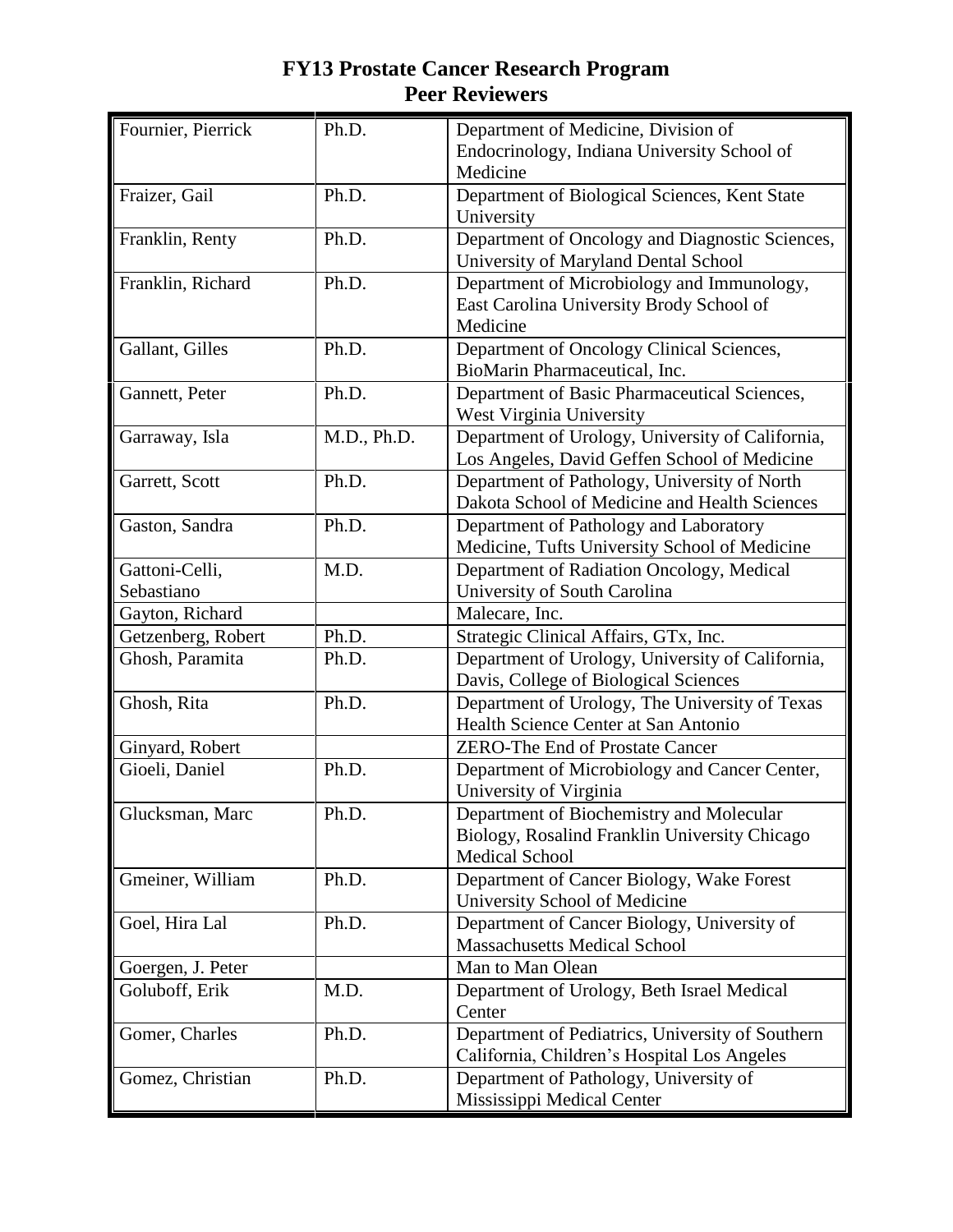| Goodman, Oscar           | M.D., Ph.D. | Department of Pharmaceutical Sciences, Roseman<br>University |
|--------------------------|-------------|--------------------------------------------------------------|
| Griffith, Thomas         | Ph.D.       | Department of Urology, University of Minnesota               |
| Gullapalli, Purnachandra | Ph.D.       | Department of Diagnostic Radiology and Nuclear               |
|                          |             | Medicine, University of Maryland, Baltimore                  |
| Gulsen, Gultekin         | Ph.D.       | Department of Radiological Sciences, University              |
|                          |             | of California, Irvine                                        |
| Halkar, Raghuveer        | M.D.        | Departments of Nuclear Medicine and Radiology,               |
|                          |             | <b>Emory University Hospital</b>                             |
| Hamilton, Thomas         |             | Malecare, Inc.                                               |
| Hammers, Hans            | M.D., Ph.D. | Department of Chemical Therapeutics, Johns                   |
|                          |             | Hopkins Sidney Kimmel Comprehensive Cancer                   |
|                          |             | Center                                                       |
| Hank, Jacquelyn          | Ph.D.       | Department of Human Oncology, University of                  |
|                          |             | Wisconsin, Madison                                           |
| Hanlon, Robert           |             | Malecare, Inc.                                               |
| Hann, Stephen            | Ph.D.       | Department of Cell and Developmental Biology,                |
|                          |             | Vanderbilt University School of Medicine                     |
| Hardy, Jerry             |             | Us TOO International, Inc.                                   |
| Hayward, Simon           | Ph.D.       | Department of Urologic Surgery, Vanderbilt                   |
|                          |             | University School of Medicine                                |
| Heemers, Hannelore       | Ph.D.       | Department of Urology, Roswell Park Cancer                   |
|                          |             | Institute                                                    |
| Heid, Kermit             |             | <b>National Patient Advocate Foundation</b>                  |
| Helms, Dewey             |             | Siteman Cancer Center, Barnes-Jewish St. Peters              |
|                          |             | Hospital                                                     |
| Hemstreet, George, III   | M.D., Ph.D. | VA Nebraska-Western Iowa Health Care System                  |
| Hess, Robert             |             | Malecare, Inc.                                               |
| Hinton, Cimona           | Ph.D.       | Department of Biological Sciences, Clark Atlanta             |
|                          |             | University                                                   |
| Ho, Shuk-Mei             | Ph.D.       | Cincinnati Cancer Center, University of Cincinnati           |
| Hoffman, Keith           |             | Us TOO International, Inc.                                   |
| Honn, Kenneth            | Ph.D.       | Department of Pathology, Wayne State University              |
| Horowitz, Jonathan       | Ph.D.       | Department of Molecular Biomedical Sciences,                 |
|                          |             | North Carolina State University                              |
| Houchens, David          |             | Us TOO International, Inc.                                   |
| Hreachmack, C. Patrick   |             | Us TOO International, Inc.                                   |
| Hsieh, Jer-Tsong         | Ph.D.       | Department of Urology, The University of Texas               |
|                          |             | Southwestern Medical Center at Dallas                        |
| Hu, Chang-Deng           | Ph.D.       | Department of Medicinal Chemistry and                        |
|                          |             | Molecular Pharmacology, Purdue University                    |
|                          |             | College of Pharmacy                                          |
| Hu, Guo Fu               | Ph.D.       | Molecular Oncology Research Institute, Tufts                 |
|                          |             | <b>Medical Center</b>                                        |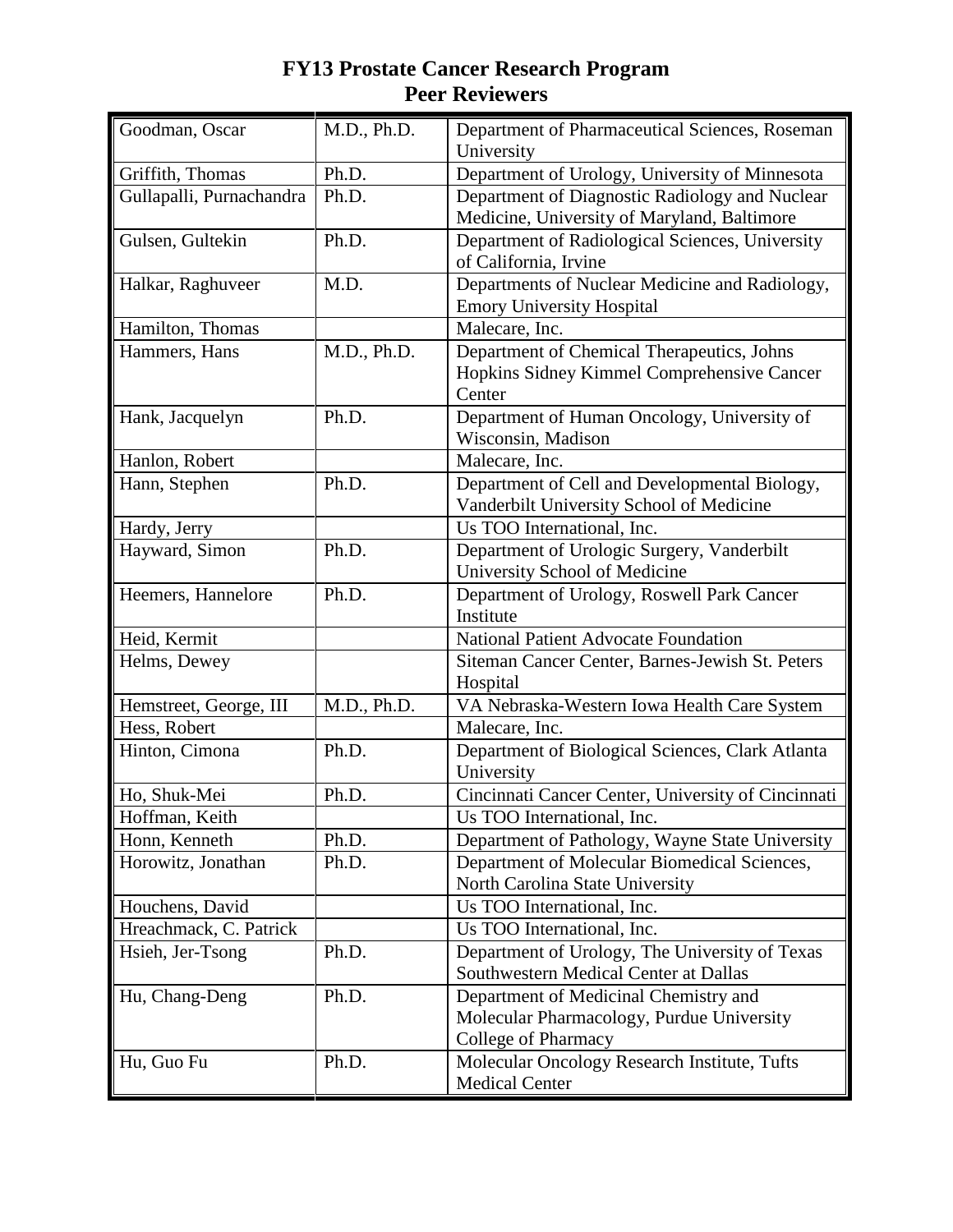| Hu, Jennifer                | Ph.D.              | Department of Epidemiology and Public Health,<br>University of Miami Miller School of Medicine                                                |
|-----------------------------|--------------------|-----------------------------------------------------------------------------------------------------------------------------------------------|
| Huang, Haojie               | Ph.D.              | Department of Biochemistry and Molecular<br>Biology, Mayo Clinic, Rochester                                                                   |
| Huang, Jiaoti               | M.D., Ph.D.        | Department of Pathology and Laboratory<br>Medicine, University of California, Los Angeles                                                     |
| Huang, Sui                  | M.D., Ph.D.        | Faculty of Sciences, Institute for System Biology                                                                                             |
| Huang, Wei                  | M.D.               | Department of Pathology and Laboratory<br>Medicine, University of Wisconsin                                                                   |
| Huang, Wen-Chin             | Ph.D.              | Department of Medicine, Uro-Oncology Research<br>Program, Cedars-Sinai Medical Center, Samuel<br><b>Oschin Comprehensive Cancer Institute</b> |
| Hudson, Tamaro              | Ph.D., M.P.H.      | Department of Medicine, Howard University                                                                                                     |
| Hurst, Robert               | Ph.D.              | Department of Urology, Oklahoma University<br><b>Health Sciences Center</b>                                                                   |
| Huss, Wendy                 | Ph.D.              | Department of Pharmacology and Therapeutics,<br><b>Roswell Park Cancer Institute</b>                                                          |
| Iczkowski, Kenneth          | M.D.               | Department of Pathology, Medical College of<br>Wisconsin                                                                                      |
| Iniguez Lluhi, Jorge        | Ph.D.              | Department of Pharmacology, University of<br>Michigan Medical School                                                                          |
| Isaacs, Jennifer            | Ph.D.              | Department of Pharmacology, Medical University<br>of South Carolina                                                                           |
| Jackson, Cynthia            | Ph.D.              | Department of Pathology, Rhode Island Hospital                                                                                                |
| Jain, Anjali                | Ph.D.              | Prometheus Laboratories                                                                                                                       |
| Jamieson, Christina         | Ph.D.              | Division of Urology, University of California, San<br>Diego, School of Medicine                                                               |
| Jani, Ashesh                | M.D.               | Department of Radiation Oncology, Emory<br>University                                                                                         |
| Janknecht, Ralf             | Ph.D.              | Department of Cell Biology, University of<br>Oklahoma Health Sciences Center                                                                  |
| Jayadevappa,<br>Ravishankar | Ph.D.              | Department of Medicine, Division of Geriatric<br>Medicine, University of Pennsylvania                                                         |
| Jerde, Travis               | Ph.D.              | Department of Pharmacology and Toxicology,<br>Indiana University School of Medicine                                                           |
| Jia, Li                     | Ph.D.              | Center for Pharmacogenomics, Washington<br>University in St Louis                                                                             |
| Johnson, Edward             | Ph.D.              | Department of Microbiology and Molecular Cell<br>Biology, Eastern Virginia Medical School                                                     |
| Johnson, Jeremy             | Ph.D.,<br>Pharm.D. | Department of Pharmacy Practice, University of<br>Illinois at Chicago College of Pharmacy                                                     |
| Johnson, Joseph             |                    | The Annie Appleseed Project                                                                                                                   |
| Joshi, Amit                 | Ph.D.              | Department of Radiology, Baylor College of<br>Medicine                                                                                        |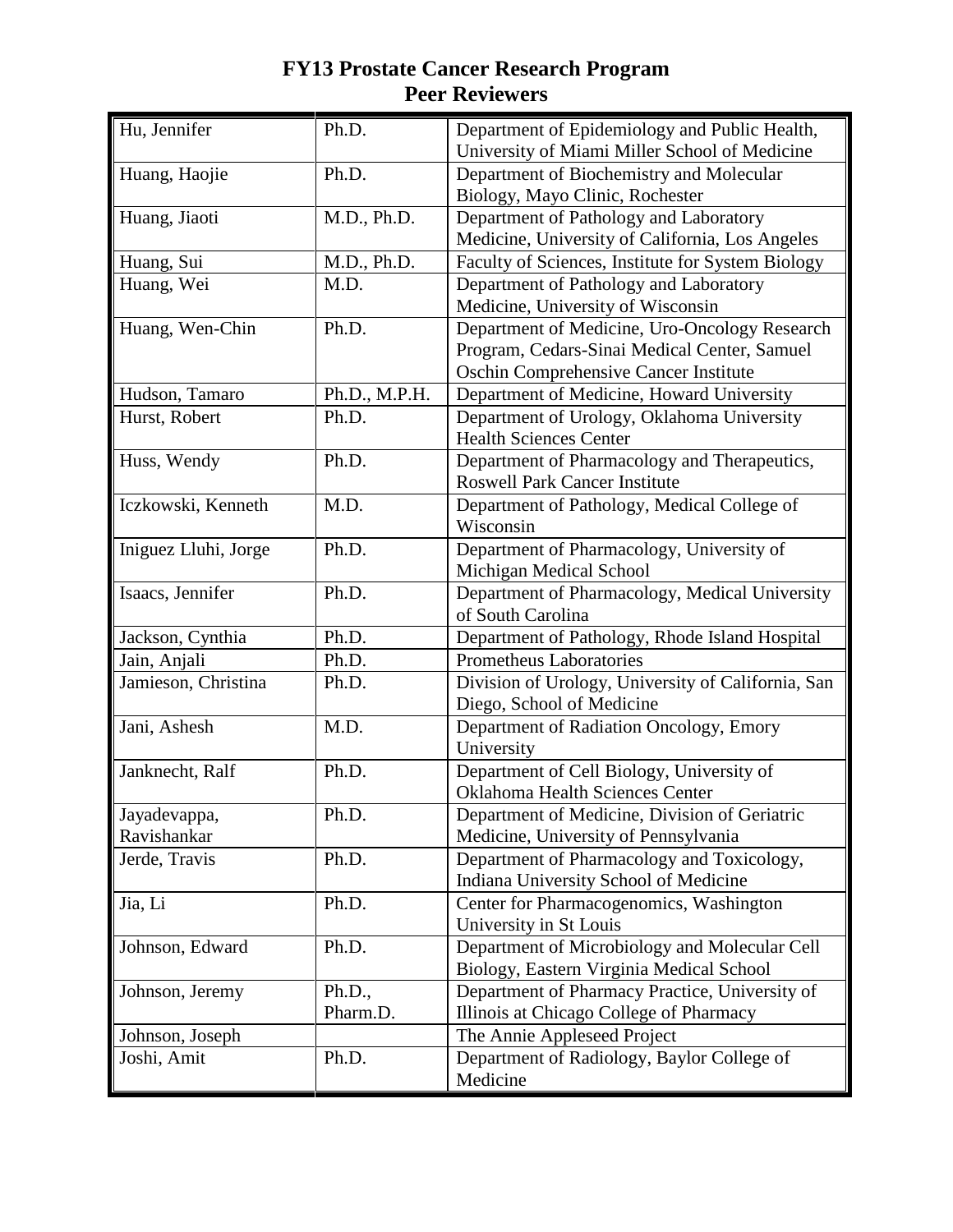| Jung, Mira            | Ph.D.                                     | Department of Radiation Medicine, Georgetown<br>University                                                                                                 |
|-----------------------|-------------------------------------------|------------------------------------------------------------------------------------------------------------------------------------------------------------|
| Kanaan, Yasmine       | Ph.D.                                     | Department of Microbiology and Cancer Center,<br><b>Howard University</b>                                                                                  |
| Kao, Chinghai         | Ph.D.                                     | Department of Urology, Indiana University                                                                                                                  |
| Karan, Dev            | Ph.D.                                     | Department of Urology, University of Kansas<br><b>Medical Center</b>                                                                                       |
| Karnes, R. Jeffrey    | M.D.                                      | Department of Urology, Mayo Clinic, Rochester                                                                                                              |
| Katiyar, Santosh      | Ph.D.                                     | Department of Dermatology and Comprehensive<br>Cancer Center, University of Alabama at<br>Birmingham School of Medicine                                    |
| Katti, Kattesh        | Ph.D., D.Sc.,<br>M.Sc.Ed.,<br><b>FRSC</b> | Departments of Biological Engineering, Physics,<br>and Radiology, University of Missouri                                                                   |
| Kazanietz, Marcelo    | Ph.D.                                     | Department of Pharmacology, University of<br>Pennsylvania School of Medicine                                                                               |
| Khan, Shafiq          | Ph.D.                                     | Department of Biological Sciences, Clark Atlanta<br>University                                                                                             |
| Kim, Hyeong-Reh       | Ph.D.                                     | Department of Pathology, Wayne State University                                                                                                            |
| Kim, Isaac            | M.D., Ph.D.                               | Cancer Institute of New Jersey, Department of<br>Urologic Oncology, University of Medicine and<br>Dentistry of New Jersey                                  |
| Kimmons, Willie       |                                           | <b>American Cancer Society</b>                                                                                                                             |
| Kinders, Robert       | Ph.D.                                     | Pharmacodynamics Assay Section, Lab of Human<br>Toxicology and Pharmacology, Frederick National<br>Laboratory for Cancer Research, SAIC-Frederick,<br>Inc. |
| Klyushnenkova, Elena  | Ph.D.                                     | Department of Surgery, University of Maryland                                                                                                              |
| Knudsen, Beatrice     | M.D., Ph.D.                               | Departments of Pathology and Laboratory<br>Medicine and Biomedical Sciences, Cedars-Sinai<br>Hospital                                                      |
| Kolenko, Vladimir     | M.D., Ph.D.                               | Department of Cancer Biology, Fox Chase Cancer<br>Center                                                                                                   |
| Koochekpour, Shahriar | M.D., Ph.D.                               | Department of Cancer Genetics, Roswell Park<br><b>Cancer Institute</b>                                                                                     |
| Kourey, Mark          |                                           | Malecare, Inc.                                                                                                                                             |
| Kridel, Steven        | Ph.D.                                     | Department of Cancer Biology, Wake Forest<br>School of Medicine                                                                                            |
| Kripfgans, Oliver     | Ph.D.                                     | Department of Radiology and Applied Physics<br>Program, University of Michigan Medical Center                                                              |
| Krupinski, Elizabeth  | Ph.D.                                     | Department of Radiology, University of Arizona                                                                                                             |
| Kumar, Chandan        | Ph.D.                                     | Department of Pathology, University of Michigan                                                                                                            |
| Kumar, Nagi           | Ph.D.                                     | Department of Population Sciences, Moffitt<br><b>Cancer Center</b>                                                                                         |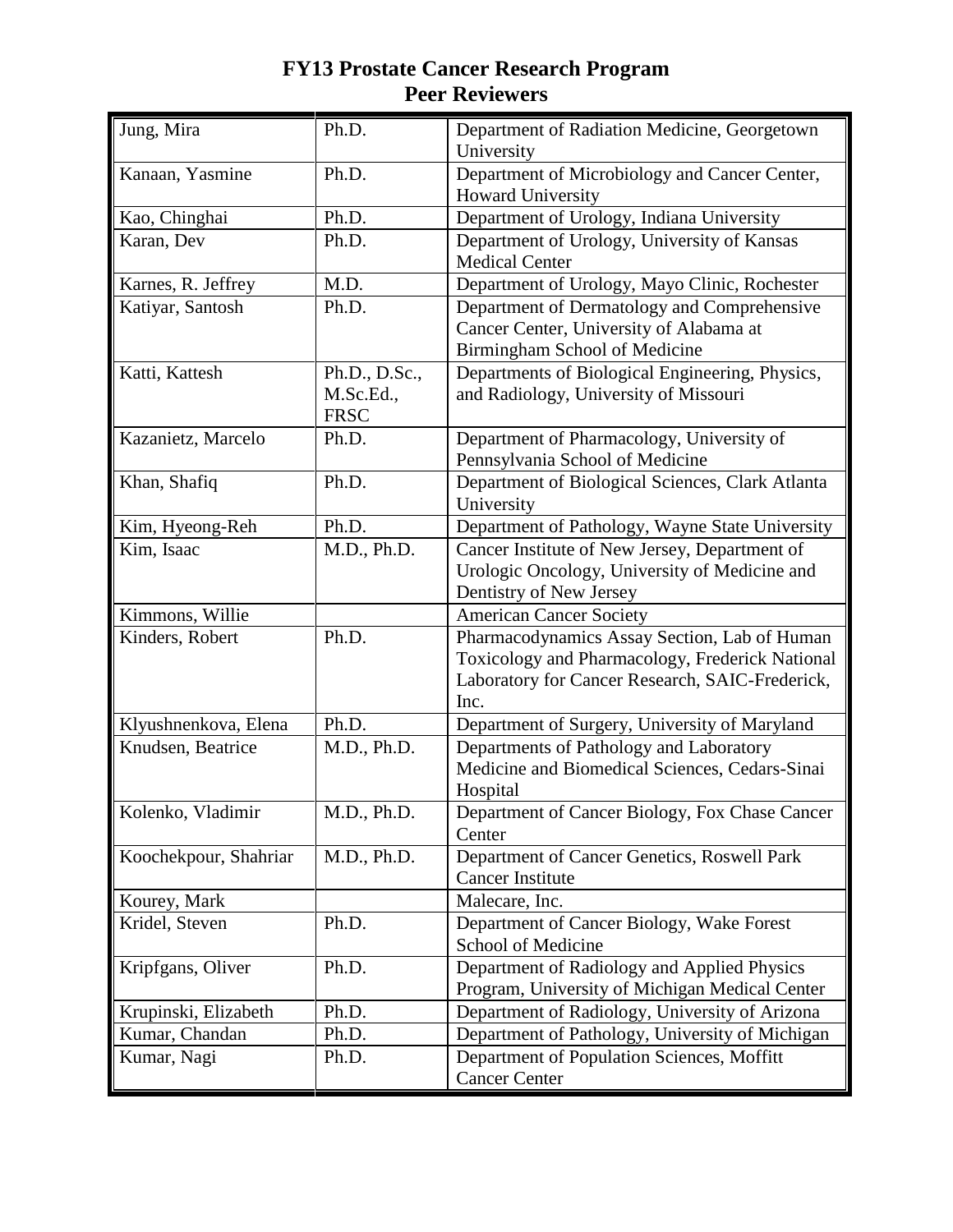| Kumar, Raj                          | Ph.D.         | Department of Basic Sciences, The<br><b>Commonwealth Medical College</b>                                                         |
|-------------------------------------|---------------|----------------------------------------------------------------------------------------------------------------------------------|
| Kumar, Vijay                        | Ph.D.         | Southern Arizona VA Health Care System                                                                                           |
| Kwabi-Addo, Bernard                 | Ph.D.         | Department of Medicine, Howard University                                                                                        |
| Laiho, Marikki                      | M.D., Ph.D.   | Department of Radiation Oncology and Molecular<br>Radiation Sciences, Johns Hopkins University<br>School of Medicine             |
| Lamb, Dolores                       | Ph.D.         | Scott Department of Urology, Baylor College of<br>Medicine                                                                       |
| Langer, Mark                        | M.D.          | Department of Radiation Oncology, Indiana<br>University School of Medicine                                                       |
| Langton Webster,<br><b>Beatrice</b> | Ph.D.         | Cancer Targeted Technology (CTT)                                                                                                 |
| Leach, Robin                        | Ph.D.         | Department of Cellular and Structural Biology,<br>The University of Texas Health Science Center at<br>San Antonio                |
| Lee, Betty                          | Ph.D.         | Bureau of Industry and Security, U.S. Department<br>of Commerce                                                                  |
| Lee, Chung                          | Ph.D.         | Department of Urology, Northwestern University<br>Feinberg School of Medicine                                                    |
| Lee, Peng                           | M.D., Ph.D.   | Department of Pathology, New York University<br>School of Medicine Manhattan VA Hospital                                         |
| Levenson, Anait                     | M.D., Ph.D.   | Department of Pathology, University of<br>Mississippi Medical Center                                                             |
| Levine, Alice                       | M.D.          | Department of Medicine Endocrinology, Mount<br>Sinai Medical Center                                                              |
| Lewis, Lionel                       | M.D.          | Departments of Medicine and Pharmacology and<br><b>Toxicology, Dartmouth College</b>                                             |
| Li, Benyi                           | M.D., Ph.D.   | Department of Urology, University of Kansas<br><b>Medical Center</b>                                                             |
| Li, Chun                            | Ph.D.         | Department of Cancer Systems Imaging, Division<br>of Diagnostic Imaging, The University of Texas<br>M. D. Anderson Cancer Center |
| Li, Fengzhi                         | Ph.D.         | Department of Pharmacology and Therapeutics,<br><b>Roswell Park Cancer Institute</b>                                             |
| Li, Long-Cheng                      | M.D.          | Department of Urology, University of California,<br>San Francisco                                                                |
| Li, Song                            | M.D., Ph.D.   | Department of Pharmaceutical Sciences,<br>University of Pittsburgh School of Pharmacy                                            |
| Lillard, James                      | Ph.D., M.B.A. | Department of Microbiology, Biochemistry, and<br>Immunology, Morehouse School of Medicine                                        |
| Lin, Ming-Fong                      | Ph.D.         | Department of Biochemistry and Molecular<br>Biology, University of Nebraska Medical Center                                       |
| Littlepage, Laurie                  | Ph.D.         | Department of Chemistry and Biochemistry,<br>University of Notre Dame                                                            |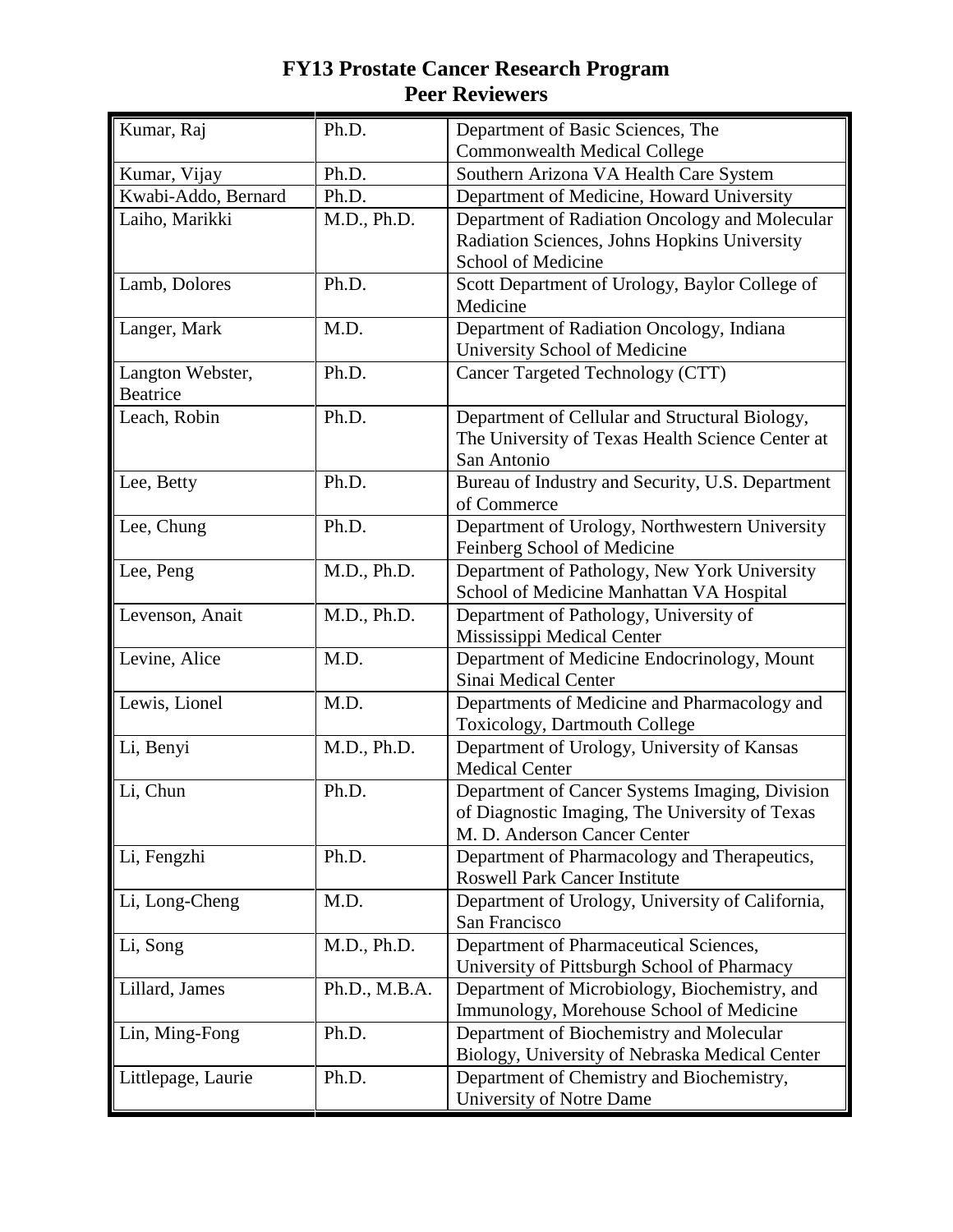| Liu, Alvin             | Ph.D.       | Department of Urology, University of Washington   |
|------------------------|-------------|---------------------------------------------------|
| Logan, Susan           | Ph.D.       | Department of Urology and Pharmacology, New       |
|                        |             | York University School of Medicine                |
| Lokeshwar, Balakrishna | Ph.D.       | Department of Urology, University of Miami        |
|                        |             | Miller School of Medicine                         |
| Lokeshwar, Vinata      | Ph.D.       | Department of Urology, University of Miami        |
|                        |             | Miller School of Medicine                         |
| Long, Weiwen           | Ph.D.       | Department of Molecular and Cellular Biology,     |
|                        |             | <b>Baylor College of Medicine</b>                 |
| Lorenzi, Matthew       | Ph.D.       | Department of Lung Cancer Disease Area,           |
|                        |             | Pharmaceutical Companies of Johnson and           |
|                        |             | Johnson                                           |
| Lu, Hailing            | M.D., Ph.D. | Department of Medicine, Division of Oncology,     |
|                        |             | University of Washington                          |
| Lu, Michael            | Ph.D.       | Department of Biomedical Science, Florida         |
|                        |             | <b>Atlantic University</b>                        |
| Lu, Qun                | Ph.D.       | Department of Anatomy and Cell Biology, East      |
|                        |             | Carolina University                               |
| Lu, Shan               | Ph.D.       | Department of Pathology and Laboratory            |
|                        |             | Medicine, University of Cincinnati                |
| Lubaroff, David        | Ph.D.       | Department of Urology, University of Iowa         |
| Luo, Jianhua           | M.D., Ph.D. | Department of Pathology, University of Pittsburgh |
| Luo, Jun               | Ph.D.       | Department of Urology, Johns Hopkins University   |
|                        |             | School of Medicine                                |
| Lupold, Shawn          | Ph.D.       | Department of Urology, Johns Hopkins University   |
|                        |             | School of Medicine                                |
| Lynch, Conor           | Ph.D.       | Department of Tumor Biology, H. Lee Moffitt       |
|                        |             | <b>Cancer Center and Research Institute</b>       |
| Ma, Lijun              | Ph.D.       | Department of Radiation Oncology, University of   |
|                        |             | California, San Francisco                         |
| Ma, Yinfa              | Ph.D.       | Department of Chemistry, Missouri University of   |
|                        |             | Science and Technology                            |
| Mahajan, Kiran         | Ph.D.       | Department of Oncological Sciences, H. Lee        |
|                        |             | Moffitt Cancer Center and Research Institute      |
| Mahajan, Nupam         | Ph.D.       | Department of Drug Discovery, H. Lee Moffitt      |
|                        |             | <b>Cancer Center and Research Institute</b>       |
| Mahato, Ram            | Ph.D.       | Department of Pharmaceutical Sciences,            |
|                        |             | University of Nebraska Medical Center             |
| Man, Yan-Gao           | M.D., Ph.D. | Surgical Oncology, Bon Secours Cancer Institute   |
| Marah, Valerie         | Ph.D.       | Department of Biological Sciences, Clark Atlanta  |
|                        |             | University                                        |
| Marcelli, Marco        | M.D.        | Department of Medicine, Baylor College of         |
|                        |             | Medicine                                          |
| Marks, Leonard         | M.D.        | Department of Urology, University of California,  |
|                        |             | Los Angeles, David Geffen School of Medicine      |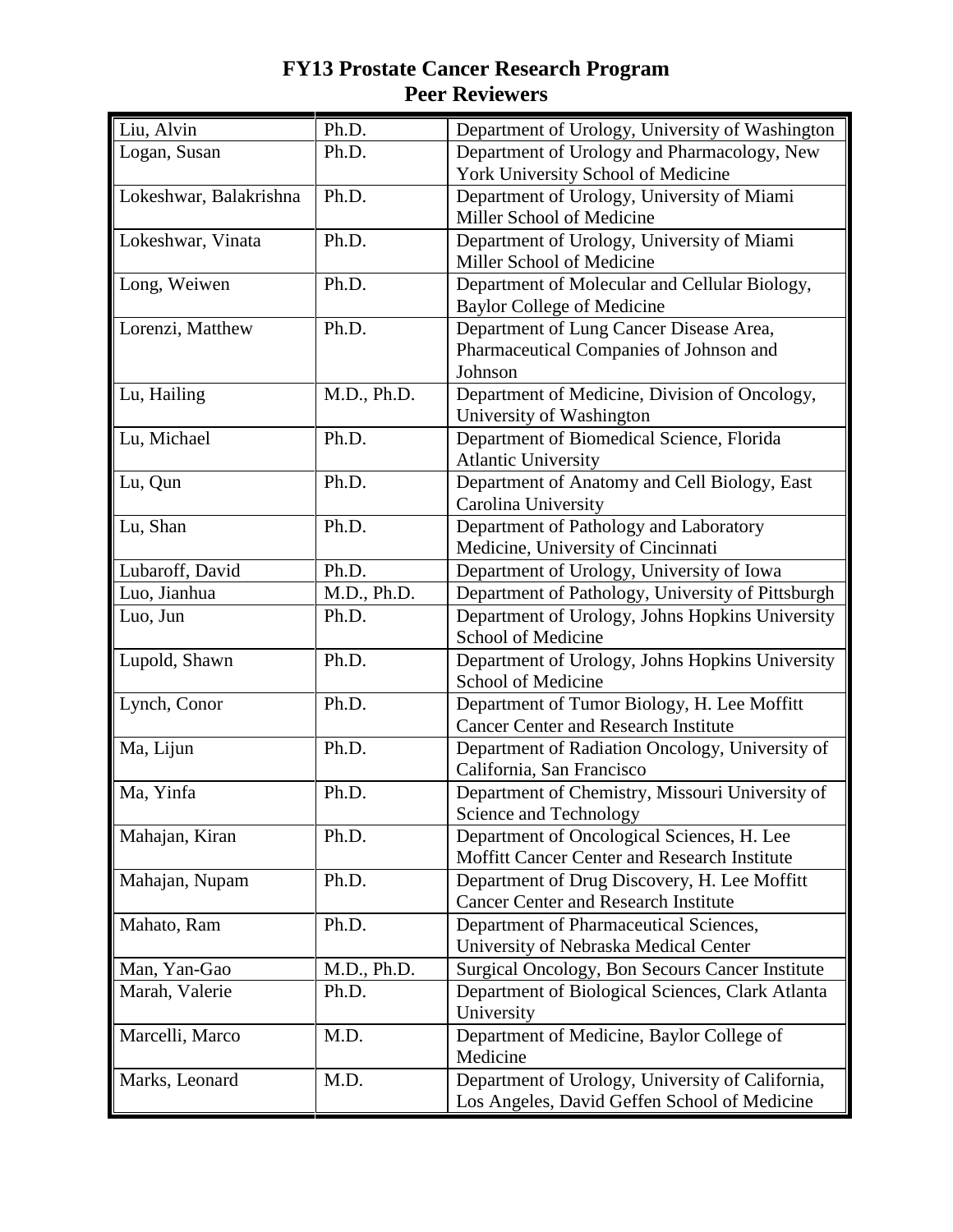| Marrese, Dominic   |               | Ann's Place, The Home of I CAN                    |
|--------------------|---------------|---------------------------------------------------|
| Martin, Damali     | Ph.D., M.P.H. | Cancer Control and Population Sciences, National  |
|                    |               | Cancer Institute, National Institutes of Health   |
| Matsunaga, Terry   | Ph.D.,        | Department of Radiology, University of Arizona    |
|                    | Pharm.D.      |                                                   |
| Matsuyama, Shigemi | D.V.M., Ph.D. | Department of Medicine, Case Western Reserve      |
|                    |               | University                                        |
| Mayo, Lindsey      | Ph.D.         | Department of Pediatrics, Indiana University Well |
|                    |               | <b>Center for Pediatrics Research</b>             |
| McGoron, Anthony   | Ph.D.         | Department of Biomedical Engineering, Florida     |
|                    |               | <b>International University</b>                   |
| McNair, D. Malcolm |               | <b>Arkansas Prostate Cancer Foundation</b>        |
| Meier, Kathryn     | Ph.D.         | Department of Nutrition and Exercise Physiology,  |
|                    |               | <b>Washington State University</b>                |
| Mercola, Dan       | M.D., Ph.D.   | Department of Pathology and Laboratory            |
|                    |               | Medicine, University of California, Irvine        |
| Merkle, Carolyn    | Ph.D.         | College of Nursing, University of Arizona         |
| Meyers, Shari      | Ph.D.         | Health Group, SRA International, Inc.             |
| Michaels, Kenneth  |               | Malecare, Inc.                                    |
| Miller, Donald     | M.D., Ph.D.   | <b>James Graham Brown Cancer Center</b>           |
| Miyamoto, Hiroshi  | M.D., Ph.D.   | Department of Pathology, Johns Hopkins            |
|                    |               | University School of Medicine                     |
| Mo, Yin-Yuan       | Ph.D.         | Pharmacology and Toxicology, Cancer Genetics      |
|                    |               | Program, University of Mississippi Medical Center |
| Mondal, Debasis    | Ph.D.         | Department of Pharmacology, Tulane University     |
|                    |               | <b>Health Sciences Center</b>                     |
| Moreno, Carlos     | Ph.D.         | Department of Pathology and Laboratory            |
|                    |               | Medicine, Emory University                        |
| Morgan, Todd       | M.D.          | Department of Urology, University of Michigan     |
|                    |               | <b>Medical School</b>                             |
| Morris, Patricia   | Ph.D.         | Center for Biomedical Research, Population        |
|                    |               | Council                                           |
| Mucci, Lorelei     | Sc.D., M.P.H. | Department of Epidemiology, Harvard School of     |
|                    |               | <b>Public Health</b>                              |
| Mudryj, Maria      | Ph.D.         | Department of Medical Microbiology and            |
|                    |               | Immunology, University of California, Davis       |
| Naik, Madhavi      | Ph.D.         | Department of Biochemistry and Molecular          |
|                    |               | Biology, Wright State University                  |
| Narla, Goutham     | M.D., Ph.D.   | Institute for Transformative Molecular Medicine,  |
|                    |               | Case Western Reserve University College of        |
|                    |               | Medicine                                          |
| Navin, John        |               | Malecare, Inc.                                    |
| Nelson, Paul       |               | Ann's Place, The Home of I CAN                    |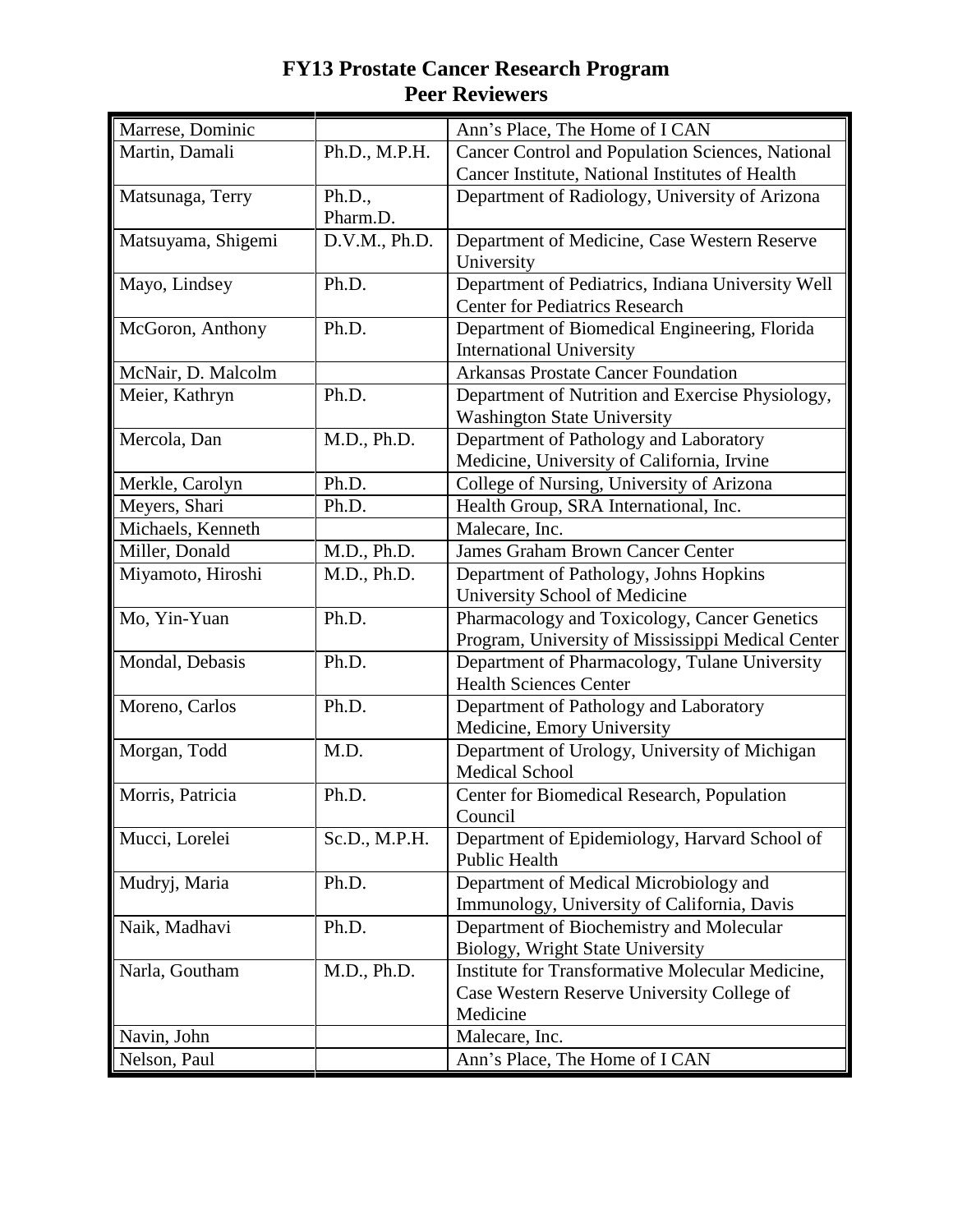| Neslund-Dudas,<br>Christine | Ph.D.         | Department of Public Health Sciences, Henry Ford<br>Hospital                                                            |
|-----------------------------|---------------|-------------------------------------------------------------------------------------------------------------------------|
| Neugut, Alfred              | M.D., Ph.D.   | Departments of Medicine and Epidemiology,<br>Columbia University                                                        |
| Nie, Daotai                 | Ph.D.         | Department of Medical Microbiology,<br>Immunology, and Cell Biology, Southern Illinois<br>University School of Medicine |
| Niece, C. Don               |               | Malecare, Inc.                                                                                                          |
| Nikolovska-Coleska,         | Ph.D.         | Department of Pathology, University of Michigan                                                                         |
| Zaneta                      |               | <b>Medical School</b>                                                                                                   |
| Njar, Vincent               | Ph.D.         | Department of Pharmacology, University of<br>Maryland, Baltimore                                                        |
| Nonn, Larisa                | Ph.D.         | Department of Pathology, University of Illinois at<br>Chicago                                                           |
| Nordeen, Steven             | Ph.D.         | Department of Pathology, University of Colorado,<br>Denver                                                              |
| Norris, James               | Ph.D.         | Department of Microbiology and Immunology,<br>Medical University of South Carolina                                      |
| Noworolski, Susan           | Ph.D.         | Department of Radiology and Biomedical<br>Imaging, University of California, San Francisco                              |
| Odedina, Folakemi           | Ph.D.         | Department of Urology, University of Florida                                                                            |
| Oh, Youngman                | Ph.D.         | Department of Pathology, Virginia<br>Commonwealth University                                                            |
| O'Keefe, Denise             | Ph.D.         | Department of Urology, University of Pittsburgh                                                                         |
| Oto, Aytekin                | M.D.          | Department of Radiology, University of Chicago                                                                          |
| Palapattu, Ganesh           | M.D.          | Department of Urology, University of Michigan                                                                           |
| Pan, Dongfeng               | Ph.D.         | Department of Radiology, University of Virginia                                                                         |
| Paner, Gladell              | M.D.          | Departments of Pathology and Urology, University<br>of Chicago Medical Center                                           |
| Park, Serk In               | D.D.S., Ph.D. | Center for Bone Biology, Vanderbilt University<br><b>Medical Center</b>                                                 |
| Parker, Alexander           | Ph.D.         | Department of Cancer Center, Mayo Clinic                                                                                |
| Parsons, J. Kellogg         | M.D., M.H.S.  | Department of Surgery, University of California,<br>San Diego, Moores Cancer Center                                     |
| Paunesku, Tatjana           | Ph.D.         | Department of Radiation Oncology, Northwestern<br>University                                                            |
| Pawar, Sangita              | Ph.D., M.B.A. | Department of Pharmacology, University of<br>Arizona                                                                    |
| Peehl, Donna                | Ph.D.         | Department of Urology, Stanford University<br><b>Medical Center</b>                                                     |
| Perez-Stable, Carlos        | Ph.D.         | Department of Medicine/Endocrinology,<br>University of Miami Miller School of Medicine                                  |
| Perumal, Omathanu           | Ph.D.         | Department of Pharmaceutical Sciences, South<br>Dakota State University                                                 |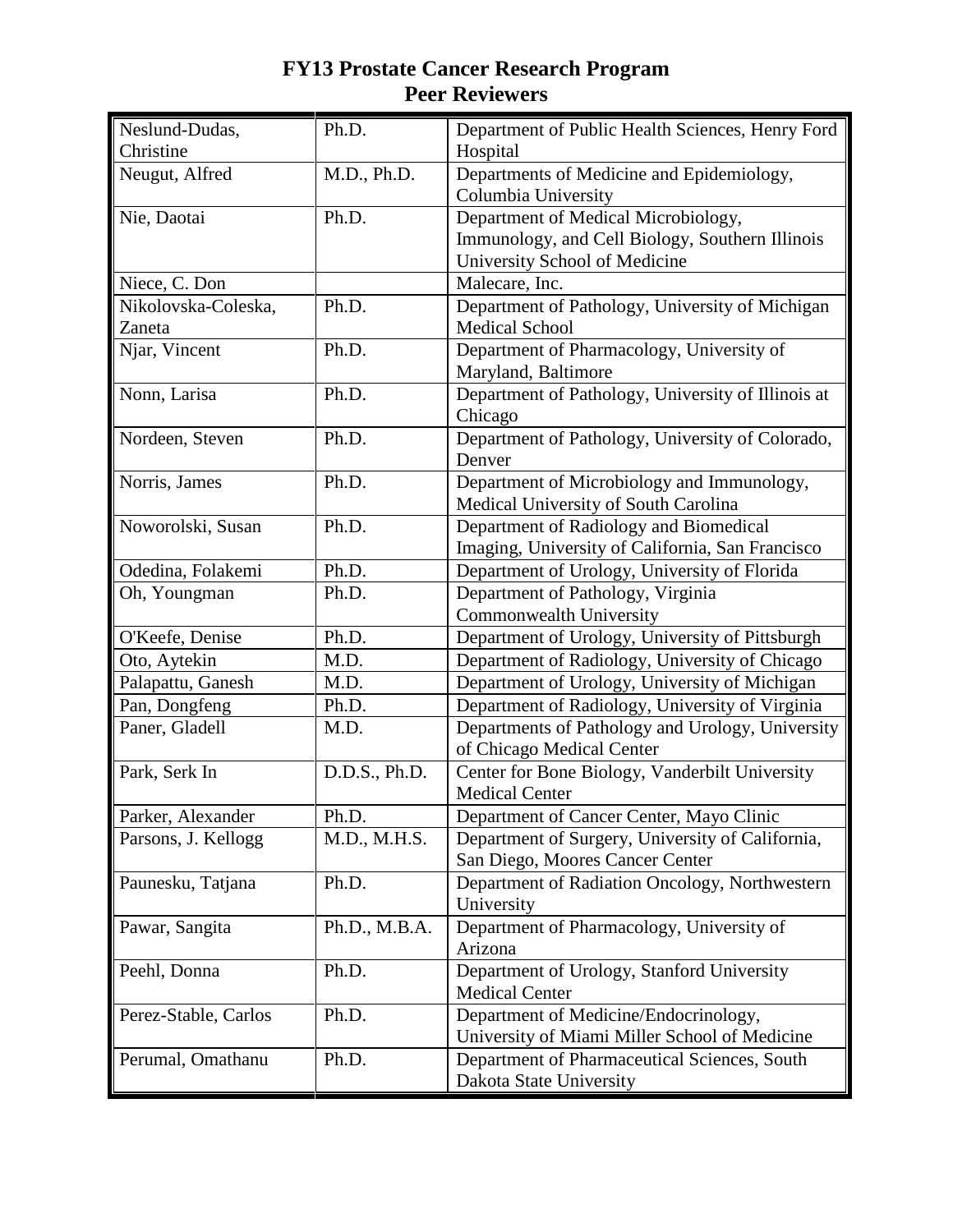| Petricoin, Emanuel, III | Ph.D.       | Center for Applied Proteomics and Molecular<br>Medicine, George Mason University |
|-------------------------|-------------|----------------------------------------------------------------------------------|
| Pfarr, Curt             | Ph.D.       | Department of Medical Education, Texas Tech                                      |
|                         |             | University Health Sciences Center School of                                      |
|                         |             | Medicine                                                                         |
| Pflug, Beth             | Ph.D.       | Department of Medicine, Indiana University                                       |
| Phelan, Catherine       | M.D., Ph.D. | Department of Cancer Epidemiology, H. Lee                                        |
|                         |             | Moffitt Cancer Center and Research Institute                                     |
| Phillips, Mark          | Ph.D.       | Department of Radiation Oncology, University of                                  |
|                         |             | <b>Washington Medical Center</b>                                                 |
| Pihan, German           | M.D.        | Department of Pathology, Beth Israel Deaconess                                   |
|                         |             | <b>Medical Center</b>                                                            |
| Plymate, Stephen        | M.D.        | Department of Medicine, Division of Gerontology,                                 |
|                         |             | University of Washington                                                         |
| Podgorski, Izabela      | Ph.D.       | Department of Pharmacology, Wayne State                                          |
|                         |             | University School of Medicine                                                    |
| Pomerantz, Mark         | M.D.        | Lank Center for Genitourinary Oncology, Dana-                                    |
|                         |             | <b>Farber Cancer Institute</b>                                                   |
| Posadas, Edwin          | M.D.        | Department of Medicine, Cedars-Sinai Medical                                     |
|                         |             | Center                                                                           |
| Pynn, Craig             |             | Malecare, Inc.                                                                   |
| Qiu, Yun                | Ph.D.       | Department of Pharmacology and Experimental                                      |
|                         |             | Therapeutics, University of Maryland School of                                   |
|                         |             | Medicine                                                                         |
| Radisky, Evette         | Ph.D.       | Department of Cancer Biology, Mayo Clinic,<br>Jacksonville                       |
| Raj, Ganesh             | M.D., Ph.D. | Department of Urology, The University of Texas                                   |
|                         |             | Southwestern Medical Center at Dallas                                            |
| Rana, Ajay              | Ph.D.       | Department of Pharmacology, Loyola University                                    |
|                         |             | <b>Medical Center</b>                                                            |
| Ray, Ratna              | Ph.D.       | Department of Pathology, Saint Louis University                                  |
| Ricke, William          | Ph.D.       | Department of Urology, University of Wisconsin                                   |
| Rickman, David          | Ph.D.       | Department of Pathology and Laboratory                                           |
|                         |             | Medicine, Weill Cornell Medical College                                          |
| Rider, Jennifer         | Sc.D.       | Department of Epidemiology, Harvard School of                                    |
|                         |             | <b>Public Health</b>                                                             |
| Rieder, James           |             | Us TOO International, Inc.                                                       |
| Rosbury, Blake          |             | Friend for Life Cancer Support Network                                           |
| Ross, Ashley            | M.D., Ph.D. | Department of Urology, Oncology, and Pathology,                                  |
|                         |             | Johns Hopkins Medical Institution Brady                                          |
|                         |             | Urological Institute                                                             |
| Rosser, Charles         | M.D.        | Department of Surgery, University of Central                                     |
|                         |             | Florida                                                                          |
| Roundy, Nathan          |             | <b>Prostate Cancer Research Institute</b>                                        |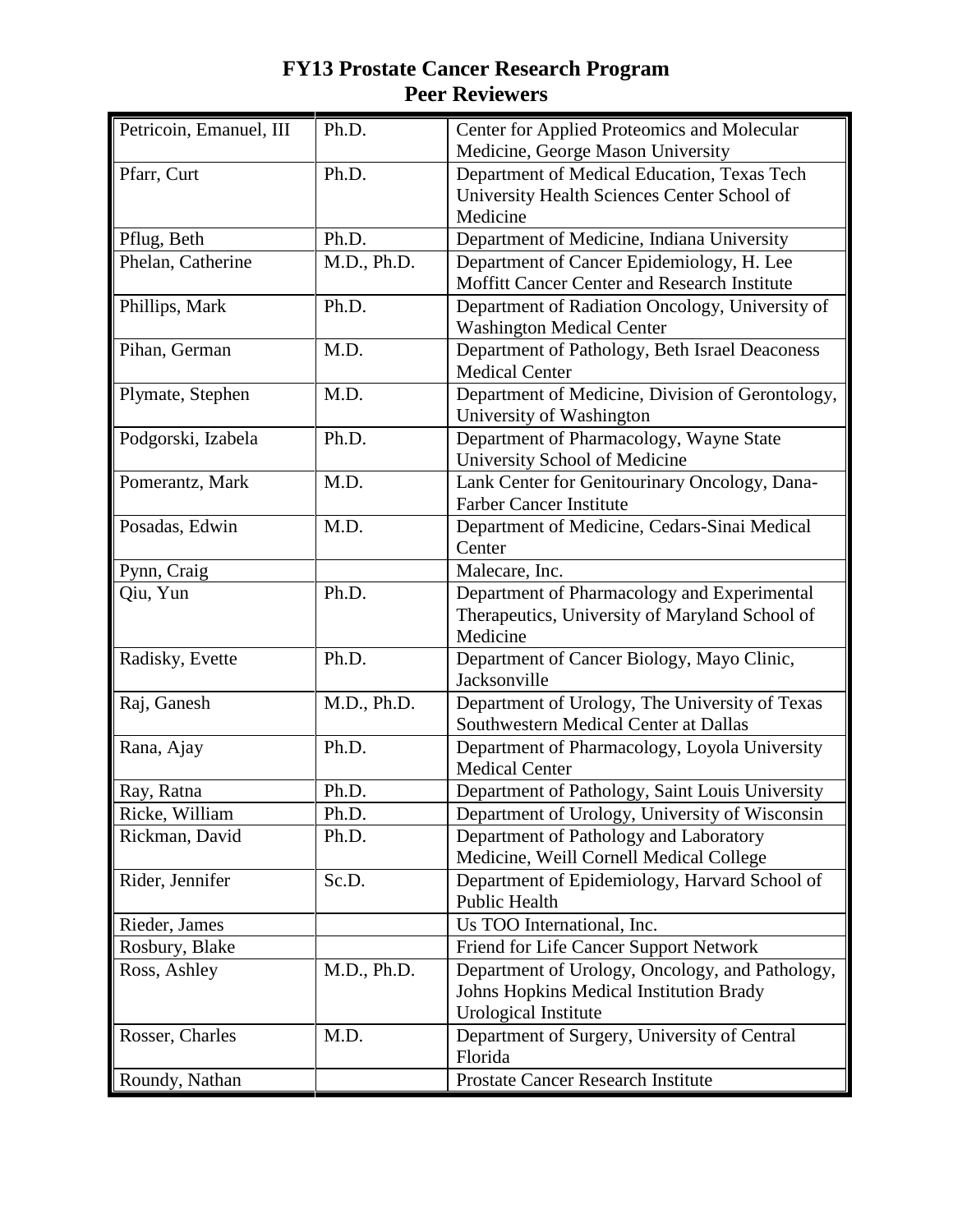| Sabaawy, Hatem     | M.D., Ph.D. | Cancer Institute of New Jersey, University of<br>Medicine and Dentistry of New Jersey               |
|--------------------|-------------|-----------------------------------------------------------------------------------------------------|
| Sahgal, Arjun      | M.D.        | Department of Radiation Oncology, University of<br><b>Toronto Sunnybrook Health Sciences Centre</b> |
| Salata, John       |             | <b>ZERO-The End of Prostate Cancer</b>                                                              |
| Samant, Rajeev     | Ph.D.       | Department of Pathology, University of Alabama<br>at Birmingham                                     |
| Sang, Qing Xiang   | Ph.D.       | Departments of Chemistry and Biochemistry,<br>Florida State University                              |
| Sauls, David       |             | Malecare, Inc.                                                                                      |
| Scardino, Peter    | M.D.        | Department of Surgery, Memorial Sloan-Kettering<br><b>Cancer Center</b>                             |
| Scarpinato, Karin  | Ph.D.       | Department of Pathology, Georgia Southern<br>University                                             |
| Seidel, William    |             | Us TOO International, Inc.                                                                          |
| Seo, Youngho       | Ph.D.       | Department of Radiology and Biomedical<br>Imaging, University of California, San Francisco          |
| Setlur, Sunita     | Ph.D.       | Department of Pathology, Brigham and Women's<br>Hospital/Harvard Medical School                     |
| Shaff, John        |             | Oregon Health and Science University Knight<br><b>Cancer Institute</b>                              |
| Shah, Girish       | Ph.D.       | Department of Pharmaceutical Sciences,<br>University of Louisiana                                   |
| Sharifi, Nima      | M.D.        | Department of Cancer Biology, Cleveland Clinic                                                      |
| Sheikh, M. Saeed   | M.D., Ph.D. | Department of Pharmacology, State University of<br>New York Upstate Medical University              |
| Sheng, Ke          | Ph.D.       | Department of Radiation Oncology, University of<br>Virginia                                         |
| Sheng, Shijie      | Ph.D.       | Department of Pathology, Wayne State University<br>School of Medicine                               |
| Sherman, Robert    |             | Us TOO International, Inc.                                                                          |
| Sherzer, Harvey    |             | ZERO-The End of Prostate Cancer                                                                     |
| Shi, Yufang        | Ph.D.       | Child Health Institute of New Jersey, Rutgers<br>University Robert Wood Johnson Medical School      |
| Shukla-Dave, Amita | Ph.D.       | Departments of Medical Physics and Radiology,<br>Memorial Sloan-Kettering Cancer Center             |
| Shuman, Marc       | M.D.        | Department of Medicine, University of California,<br>San Francisco                                  |
| Sikes, Robert      | Ph.D.       | Department of Biological Sciences, University of<br>Delaware                                        |
| Simanek, Eric      | Ph.D.       | Department of Chemistry, Texas Christian<br>University                                              |
| Singal, Rakesh     | M.D.        | Department of Hematology and Oncology,<br>University of Miami                                       |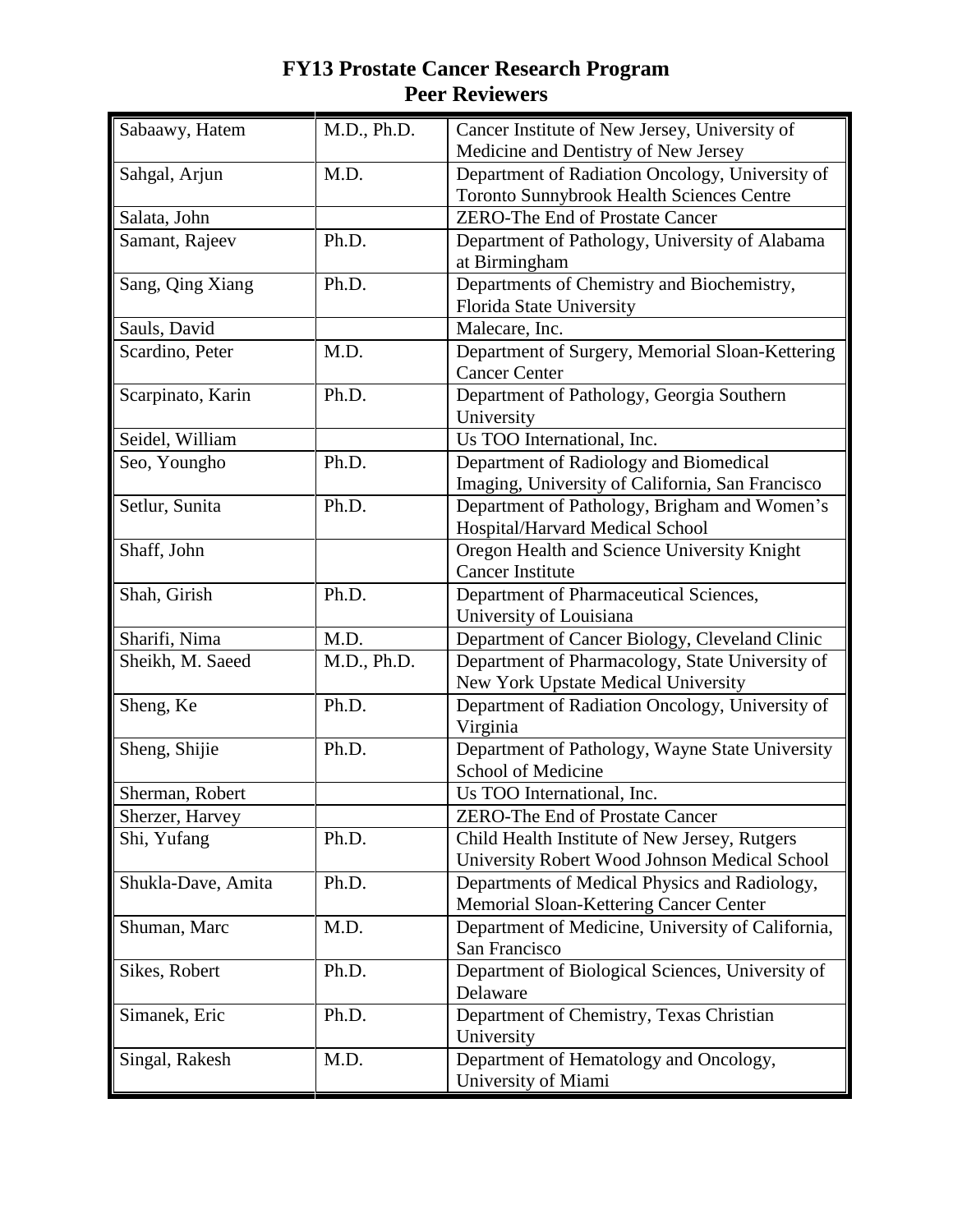| Singh, Anurag        | M.D.        | Department of Radiation Medicine, Roswell Park<br><b>Cancer Institute</b>                                                     |
|----------------------|-------------|-------------------------------------------------------------------------------------------------------------------------------|
| Singh, Brij          | Ph.D.       | Department of Biochemistry and Molecular<br>Biology, University of North Dakota                                               |
| Singh, Rajesh        | Ph.D.       | Department of Microbiology, Biochemistry, and<br>Immunology, Morehouse School of Medicine                                     |
| Singh, Rakesh        | Ph.D.       | Department of Pathology and Microbiology,<br>University of Nebraska Medical Center                                            |
| Singh, Seema         | Ph.D.       | Department of Oncologic Sciences, University of<br>South Alabama Mitchell Cancer Institute                                    |
| Singhal, Sharad      | Ph.D.       | Department of Diabetes and Metabolic Disease<br>Research, City of Hope Beckman Research<br>Institute                          |
| Sinha, Raghu         | Ph.D.       | Department of Biochemistry and Molecular<br>Biology, Pennsylvania State University College of<br>Medicine                     |
| Siochi, R. Alfredo   | Ph.D.       | Department of Radiation Oncology, University of<br>Iowa                                                                       |
| Sizer, John          |             | Us TOO International, Inc.                                                                                                    |
| Slaton, Joel         | M.D.        | Department of Urology, University of Oklahoma                                                                                 |
| Smith, Charles       | Ph.D.       | Department of Radiology, University of Missouri<br>Columbia School of Medicine                                                |
| Smith, Steven        | Ph.D.       | Department Molecular Science, Division of<br>Urology and Urologic Oncology, City of Hope<br><b>Beckman Research Institute</b> |
| Smolin, Ira          |             | <b>American Cancer Society</b>                                                                                                |
| Sokoloff, Mitchell   | M.D., FACS  | Department of Surgery, Division of Urology,<br>University of Arizona College of Medicine                                      |
| Solomon, Keith       | Ph.D.       | Department of Orthopedic Surgery, Children's<br>Hospital Boston/Harvard Medical School                                        |
| Sonn, Geoffrey       | M.D.        | Department of Urology, Stanford School of<br>Medicine                                                                         |
| Spiegelman, Vladimir | M.D., Ph.D. | Department of Dermatology, University of<br>Wisconsin School of Medicine and Public Health                                    |
| Spielman, Glenn      |             | <b>American Cancer Society</b>                                                                                                |
| Spielmann, H. Peter  | Ph.D.       | Department of Molecular and Cellular<br>Biochemistry, University of Kentucky                                                  |
| Sreekumar, Arun      | Ph.D.       | Department of Molecular and Cellular Biology,<br><b>Baylor College of Medicine</b>                                            |
| Srivastava, Meera    | Ph.D.       | Department of Anatomy, Physiology, and<br>Genetics, Uniformed Services University of the<br><b>Health Sciences</b>            |
| Stafforini, Diana    | Ph.D.       | Department of Internal Medicine, University of<br>Utah                                                                        |
| Staten, Willie Clark |             | Us TOO International, Inc.                                                                                                    |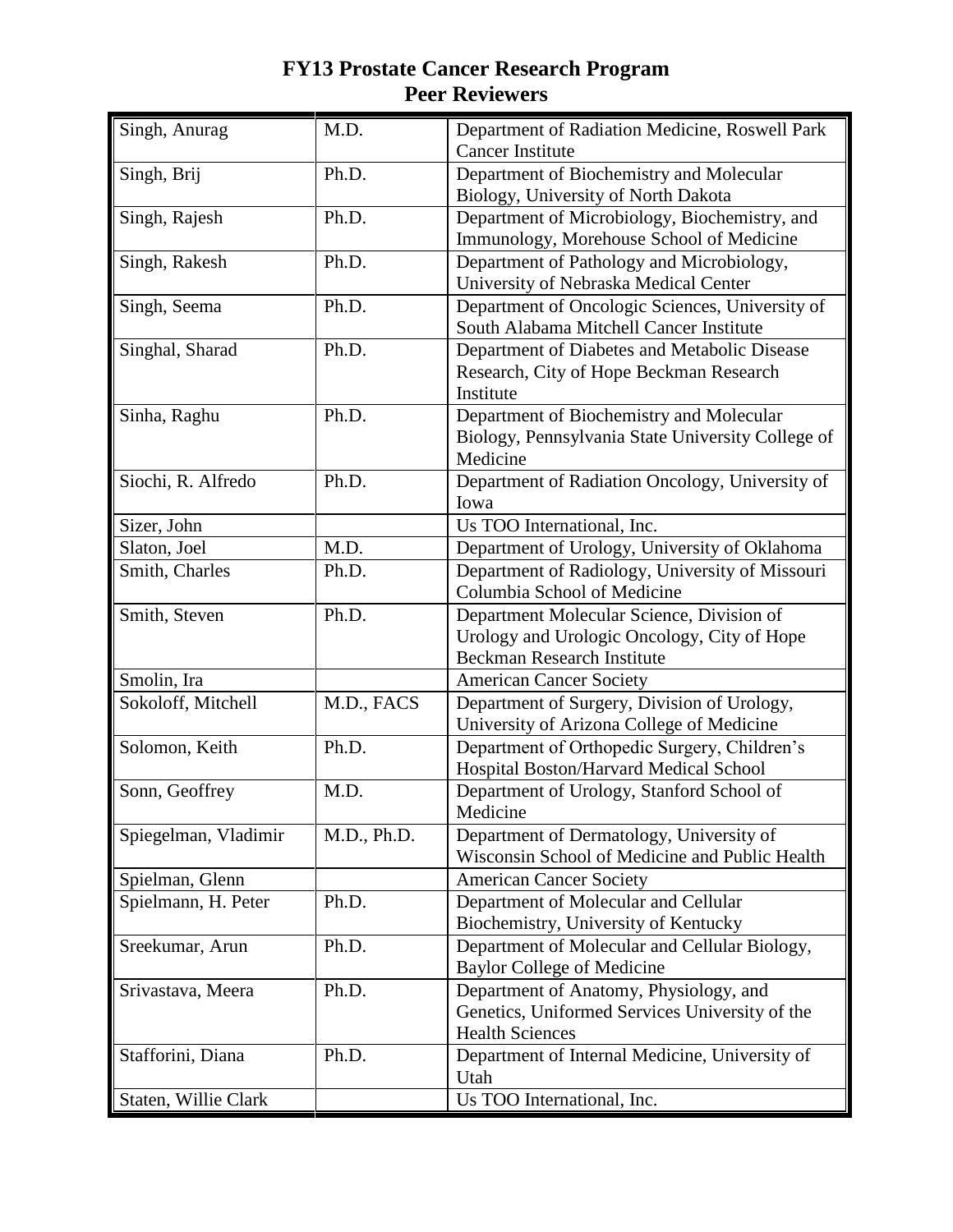| Stearns, Mark       | Ph.D.         | Herbalishous Corporation                         |
|---------------------|---------------|--------------------------------------------------|
| Sterling, Michael   |               | Us TOO International, Inc., Walter Reed          |
| Stewart, LaMonica   | Ph.D.         | Department of Cancer Biology, Meharry Medical    |
|                     |               | College                                          |
| Strom, Sara Souto   | Ph.D.         | Department of Epidemiology, The University of    |
|                     |               | Texas M. D. Anderson Cancer Center               |
| Su, L. Joseph       | Ph.D., M.P.H. | Division of Cancer Control and Population        |
|                     |               | Sciences, National Cancer Institute, National    |
|                     |               | <b>Institutes of Health</b>                      |
| Sui, Guangchao      | Ph.D.         | Department of Cancer Biology, Wake Forest        |
|                     |               | University School of Medicine                    |
| Summers, Matthew    | Ph.D.         | Department of Cancer Biology, Cleveland Clinic   |
|                     |               | Lerner Research Institute                        |
| Sun, Zijie          | Ph.D. M.D.    | Departments of Urology and Genetics, Stanford    |
|                     |               | University School of Medicine                    |
| Swanson, Todd       | M.D., Ph.D.   | Department of Radiation Oncology, The            |
|                     |               | University of Texas Medical Branch               |
| Swartz, James       |               | Malecare, Inc.                                   |
| Tabb, Lyle          |               | Us TOO International, Inc.                       |
| Tan, Shyh Han       | Ph.D.         | Basic Science Research Program, Center for       |
|                     |               | <b>Prostate Disease Research</b>                 |
| Tang, Dean          | M.D., Ph.D.   | Department of Carcinogenesis, The University of  |
|                     |               | Texas M. D. Anderson Cancer Center               |
| Terry, Paul         | Ph.D., M.P.H. | Departments of Public Health and Surgery,        |
|                     |               | University of Tennessee                          |
| Thomas, M. Albert   | Ph.D.         | Department of Radiological Sciences, University  |
|                     |               | of California, Los Angeles, David Geffen School  |
|                     |               | of Medicine                                      |
| Thompson, Patricia  | Ph.D.         | Department of Cellular and Molecular Medicine,   |
|                     |               | University of Arizona                            |
| Thompson, Todd      | Ph.D.         | Department of Pharmaceutical Sciences,           |
|                     |               | University of New Mexico College of Pharmacy     |
| Thoresen, Norman    |               | Us TOO International, Inc.                       |
| Thuillier, Philippe | Ph.D.         | Department of Public Health and Preventive       |
|                     |               | Medicine, Oregon Health Sciences University      |
| Tichauer, Kenneth   | Ph.D.         | Biomedical Engineering, Illinois Institute of    |
|                     |               | Technology                                       |
| Ting, Angela        | Ph.D.         | Genomic Medicine Institute, Cleveland Clinic     |
| Tiwari, Raj         | Ph.D.         | Department of Microbiology and Immunology,       |
|                     |               | <b>New York Medical College</b>                  |
| Torkko, Kathleen    | Ph.D.         | Department of Pathology, University of Colorado, |
|                     |               | Denver                                           |
| Trabulsi, Edouard   | M.D.          | Department of Urology, Thomas Jefferson          |
|                     |               | <b>University Kimmel Cancer Center</b>           |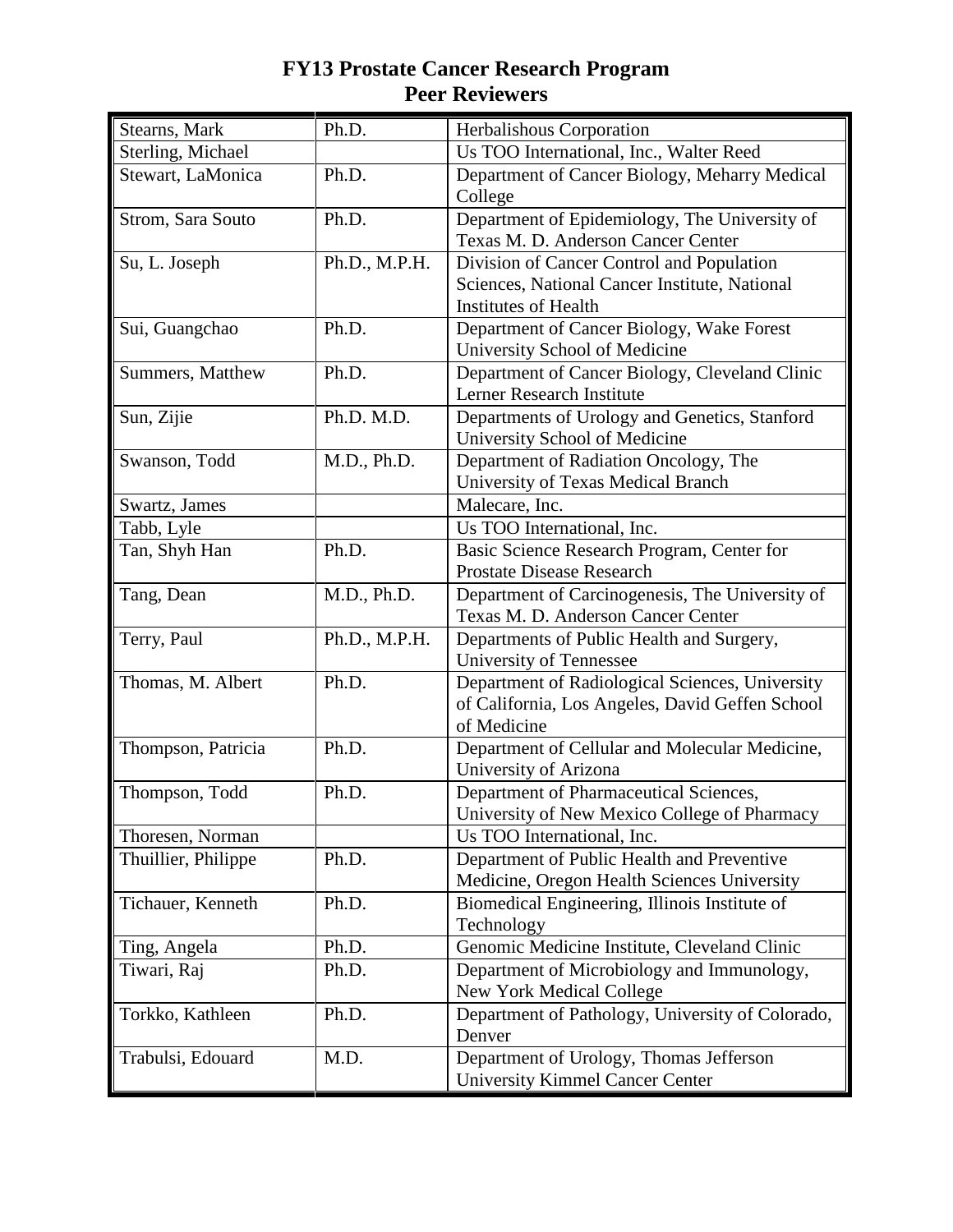| Tran, Phuoc                   | M.D., Ph.D. | Department of Radiation Oncology and Molecular<br>Radiation Sciences, Johns Hopkins School of<br>Medicine                        |
|-------------------------------|-------------|----------------------------------------------------------------------------------------------------------------------------------|
| Triplett, Don                 |             | Us TOO International, Inc.                                                                                                       |
| Troester, Melissa             | Ph.D.       | Department of Epidemiology, University of North<br>Carolina at Chapel Hill School of Public Health                               |
| Tu, Shi-Ming                  | M.D.        | Department of Genitourinary Medical Oncology,<br>The University of Texas M. D. Anderson Cancer<br>Center                         |
| Tu, Yaping                    | Ph.D.       | Department of Pharmacology, Creighton<br>University School of Medicine                                                           |
| Tuszynski, Jack               | Ph.D.       | Department of Oncology, University of Alberta                                                                                    |
| Tyagi, Pradeep                | Ph.D.       | Department of Urology, University of Pittsburgh<br>School of Medicine                                                            |
| Underwood, Harry              |             | Us TOO International, Inc.                                                                                                       |
| Vadgama, Jaydutt              | Ph.D.       | Department of Internal Medicine, Division of<br>Cancer Research and Training, Charles Drew<br>University of Medicine and Science |
| Valicenti, Richard            | M.D.        | Department Chair of Radiation Oncology,<br>University of California Davis Cancer Center                                          |
| Van Brocklin, Henry           | Ph.D.       | Department of Radiology and Biomedical<br>Imaging, University of California, San Francisco                                       |
| Van Veldhuizen, Peter         | M.D.        | Division of Hematology/Oncology, Kansas<br><b>University Medical Center</b>                                                      |
| Vander Griend, Donald         | Ph.D.       | Department of Surgery, Section of Urology,<br>University of Chicago Medical Center                                               |
| Varambally,<br>Sooryanarayana | Ph.D.       | Department of Translational Pathology, University<br>of Michigan                                                                 |
| Vary, Calvin                  | Ph.D.       | Center for Molecular Medicine, Maine Medical<br><b>Center Research Institute</b>                                                 |
| Vishwanatha, Jamboor          | Ph.D.       | Department of Biomedical Sciences, University of<br>North Texas Health Science Center                                            |
| Wallace, Thomas               |             | <b>American Cancer Society</b>                                                                                                   |
| Wang, Qianben                 | Ph.D.       | Department of Molecular and Cellular<br>Biochemistry, Ohio State University College of<br>Medicine                               |
| Wang, Qiming Jane             | Ph.D.       | Department of Pharmacology and Chemical<br>Biology, University of Pittsburgh                                                     |
| Wang, Zhengxin                | Ph.D.       | Department of Cancer Biology, The University of<br>Texas M. D. Anderson Cancer Center                                            |
| Ward, Steven                  |             | <b>BJC</b> HealthCare                                                                                                            |
| Warlick, Christopher          | M.D., Ph.D. | Department of Urologic Surgery, University of<br>Minnesota                                                                       |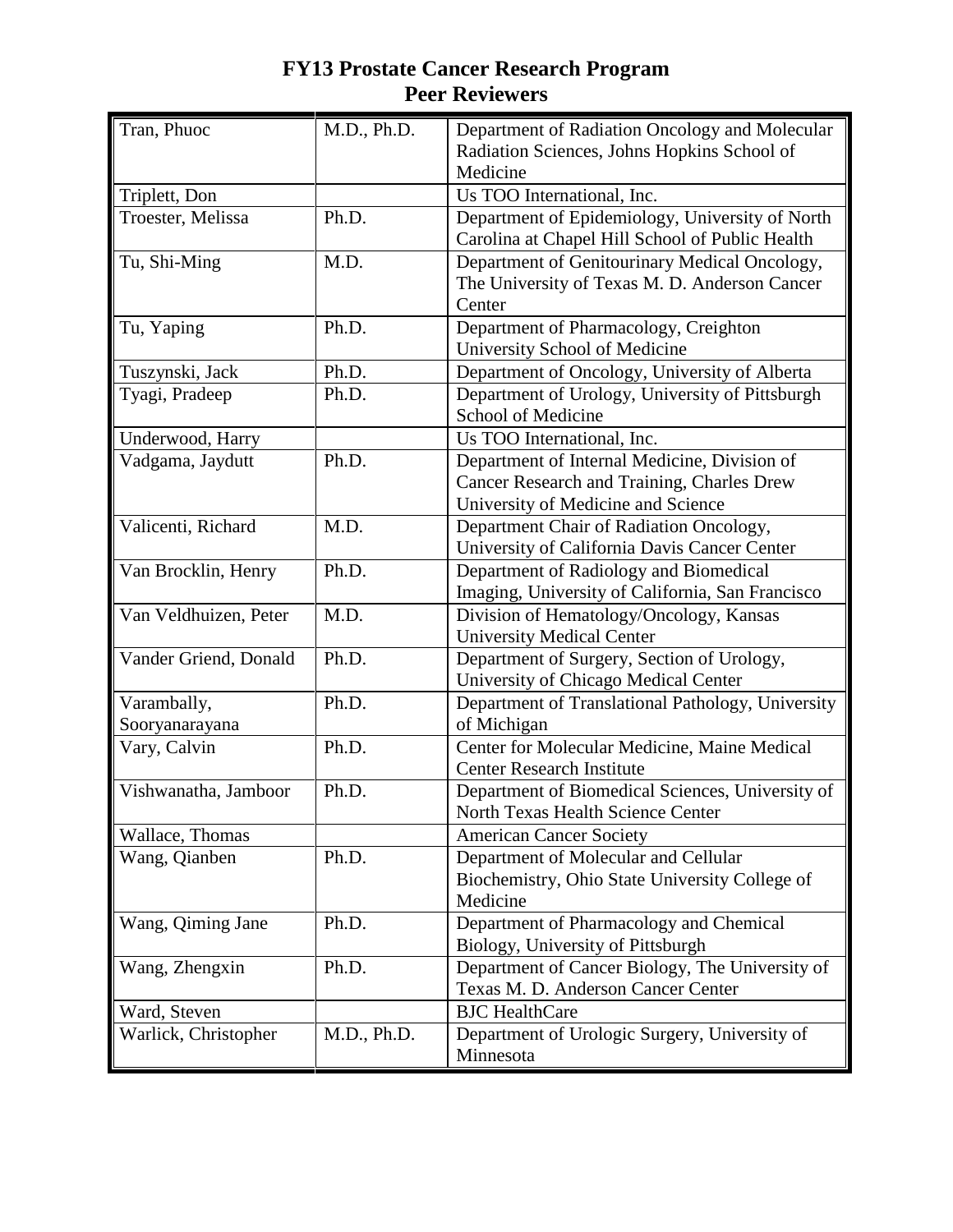| Weber, Georg      | M.D., Ph.D.   | Department of Pharmaceutical Sciences,                                          |
|-------------------|---------------|---------------------------------------------------------------------------------|
|                   |               | University of Cincinnati James L. Winkle College                                |
|                   |               | of Pharmacy                                                                     |
| Weigel, Nancy     | Ph.D.         | Department of Molecular and Cellular Biology,                                   |
|                   |               | <b>Baylor College of Medicine</b>                                               |
| Weihua, Zhang     | Ph.D.         | Department of Biology and Biochemistry,                                         |
|                   |               | University of Houston                                                           |
| Wells, Alan       | M.D., D.M.Sc. | Department of Pathology, University of Pittsburgh                               |
| Whitesel, Robert  |               | Us TOO International, Inc.                                                      |
| Wilkinson, John   | Ph.D.         | Department of Chemistry and Biochemistry, North                                 |
|                   |               | Dakota State University                                                         |
| Williams, Bart    | Ph.D.         | Laboratory of Cell Signaling and Carcinogenesis,                                |
|                   |               | Van Andel Research Institute                                                    |
| Williams, Grant   | M.D.          | Williams Cancer Drug Consulting, LLC                                            |
| Wilson, Elizabeth | Ph.D.         | Department of Pediatrics, University of North                                   |
|                   |               | Carolina at Chapel Hill                                                         |
| Woloschak, Gayle  | Ph.D.         | Departments of Radiation Oncology and                                           |
|                   |               | Radiology, Northwestern University Feinberg                                     |
|                   |               | School of Medicine                                                              |
| Wong, Ho-Lun      | Ph.D.         | Department of Pharmaceutical Sciences, Temple                                   |
|                   |               | University                                                                      |
| Wong, Stephen     | Ph.D.         | Departments of Radiology, Pathology, Laboratory                                 |
|                   |               | Medicine and Neurology, Houston Methodist                                       |
|                   |               | <b>Research Institute</b>                                                       |
| Wright, Bob       |               | Us TOO International, Inc.                                                      |
| Wu, Daqing        | Ph.D.         | Department of Urology and Winship Cancer                                        |
|                   |               | Institute, Emory University School of Medicine                                  |
| Wu, Shenhong      | M.D., Ph.D.   | Department of Medicine, Stony Brook University                                  |
| Wydro, Robert     | Ph.D.         | Cancer Targeted Technology (CTT)                                                |
| Xie, Keping       | M.D., Ph.D.   | Department of Gastroenterology, The University                                  |
|                   |               | of Texas M. D. Anderson Cancer Center                                           |
| Xu, Liang         | M.D., Ph.D.   | Department of Molecular Biosciences, University                                 |
|                   |               | of Kansas College of Liberal Arts and Sciences                                  |
| Yang, Feng        | Ph.D.         | Department of Molecular and Cellular Biology,                                   |
|                   |               | <b>Baylor College of Medicine</b>                                               |
| Yang, Wannian     | Ph.D.         | Department of Weis Center for Research,                                         |
|                   |               | Geisinger Clinic                                                                |
| Yang, Ximing      | M.D., Ph.D.   | Department of Pathology, Northwestern University<br>Feinberg School of Medicine |
| Yates, Clayton    | Ph.D.         | Department of Biology and Center for Cancer                                     |
|                   |               | Research, Tuskegee University                                                   |
| Yeh, Shuyuan      | Ph.D.         | Departments of Urology, Pathology, and                                          |
|                   |               | Laboratory Medicine, University of Rochester                                    |
| Yen, Andrew       | Ph.D.         | Department of Biomedical Sciences, Cornell                                      |
|                   |               |                                                                                 |
|                   |               | University College of Veterinary Medicine                                       |